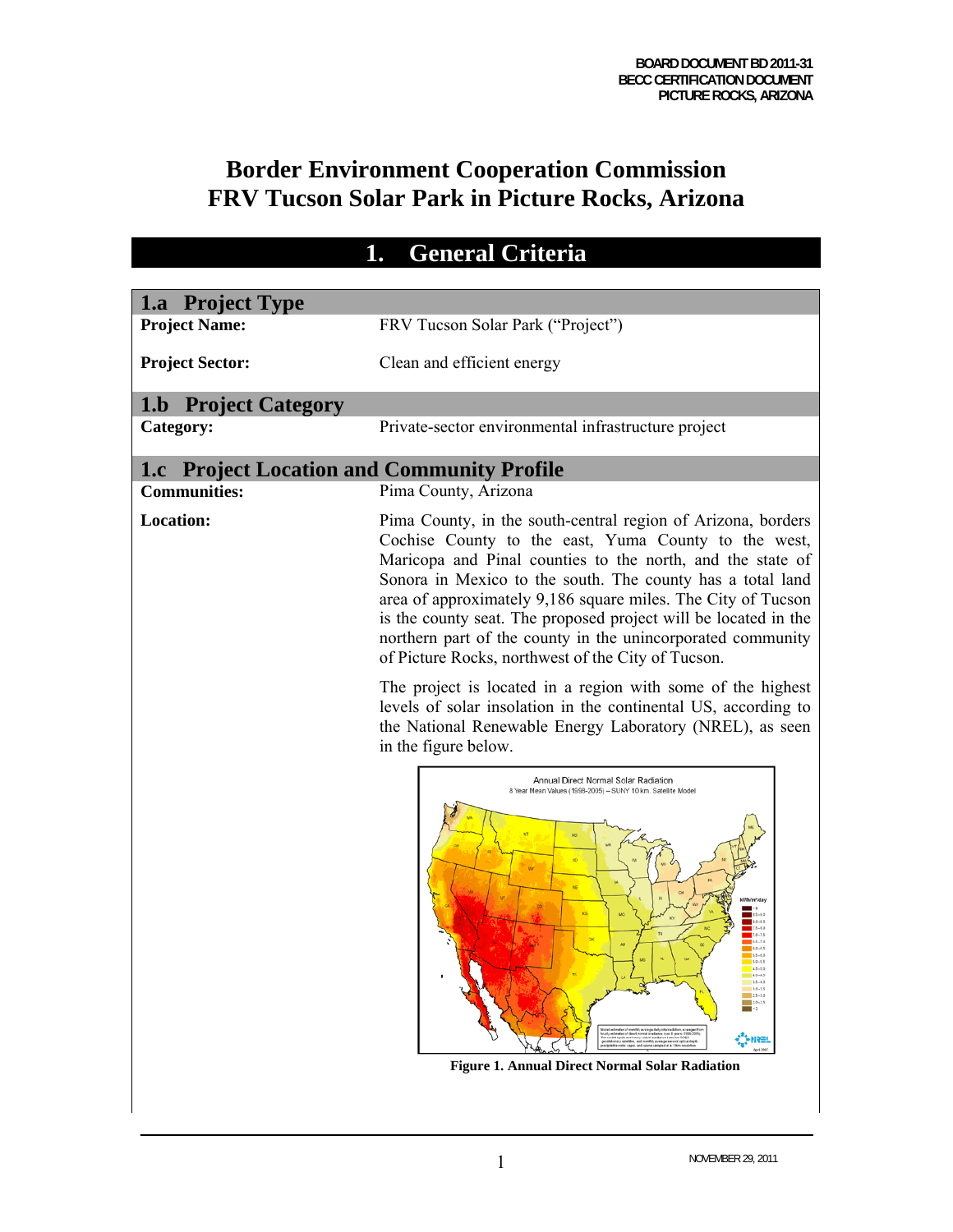**Location within the border:** The project is located in Pima County, AZ, adjacent to the community of Picture Rocks, which straddles the 100 km of the US-Mexico border. The main urban area served by offtaker, Tucson Electric Power (TEP), is the City of Tucson. Although the 305 acre project site appears to lie slightly beyond the 100km border region, the majority of the population benefiting from the new clean power generation resides within the border region. Approximately 70% of the service area of TEP is located within the 100 km border region and an estimated 56% of the population of the TEP service area is within the 100 km region. In addition, residents in Santa Cruz County may receive a portion of their energy resource from this project, as TEP provides 25% of the portfolio of the local service provider, UniSource Energy.





| Demographics:                       |                                                                                                                                                           |
|-------------------------------------|-----------------------------------------------------------------------------------------------------------------------------------------------------------|
| <b>Current Population:</b>          | 980,263 (2010 Pima County Population)                                                                                                                     |
| <b>Growth Rate:</b>                 | 1.6 % annually from 2000 to 2010 (2010)                                                                                                                   |
| <b>Primary Economic Activities:</b> | Government; professional and business services;<br>manufacturing; leisure; trade, transportation, and utilities<br>(Pima Association of Governments 2010) |
| <b>Labor Force:</b>                 | 477,578 (2005-2009 5-year estimate)                                                                                                                       |
| Per capita income:                  | $$24,556 (2009 Inflation-adjusted)$                                                                                                                       |
| <b>Median household Income:</b>     | \$45,885 (2009 Inflation-adjusted)                                                                                                                        |
| <b>Occupied Housing Units:</b>      | 370,264 (2005-2009 5-year estimate)                                                                                                                       |
| <b>Total Housing Units:</b>         | 419,647 (2005-2009 5-year estimate)                                                                                                                       |
| <b>Average Household Size:</b>      | 2.62 persons per household $(2005-20095)$ -year estimate) <sup>1</sup>                                                                                    |

<sup>&</sup>lt;sup>1</sup> U.S. Census Bureau 2010. State and County Quick Facts. Pima County;

 $\overline{a}$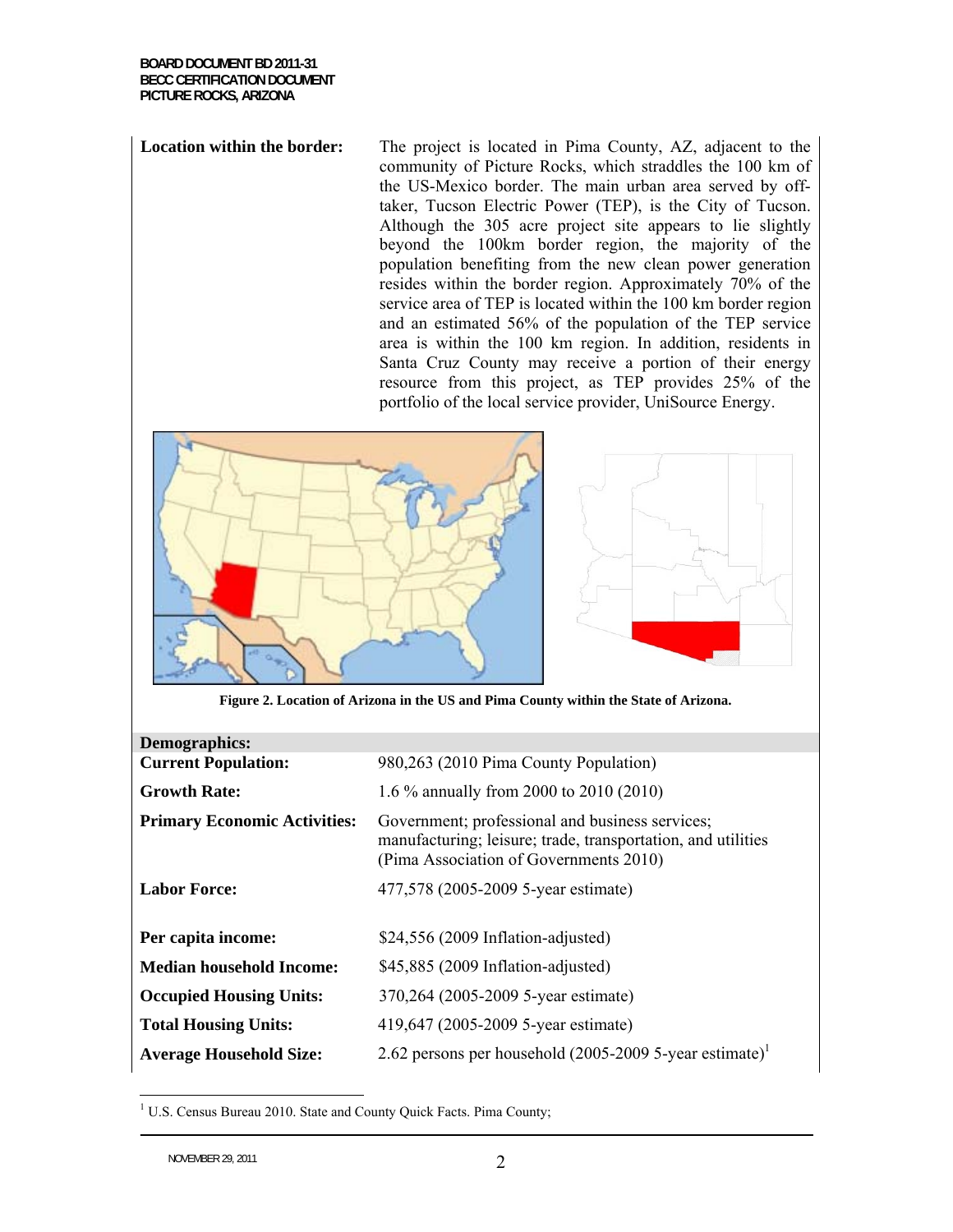### **Energy Generation and Consumption:**

Figure 3 shows the locations of Arizona's electrical plants, renewable energy potential, and energy sources.<sup>2</sup>



**renewable energy sites in the State of Arizona.** 

As of 2010, Arizona had more than 95 megawatts (MW) of solar generation<sup>3</sup>. It ranked fourth in the US in terms of solar installations installed in 2010 at 54MW of nameplate capacity; notably, it was only one of five states that installed more than 50MW in 2010. Additionally, it ranked third in concentrated solar power (CSP) installations in 2010, with 1.5 MW installed.<sup>4</sup>

 <sup>2005-2009.</sup> American Community Survey 5-Year Estimates. Pima County. 2

 $2$  U.S. DOE, Energy Information Administration (EIA) 2009a. State Energy Profiles – Arizona.

<sup>&</sup>lt;sup>3</sup> "2010 SEPA Utility Solar Rankings"; Solar Electric Power Association (SEPA), June 2011

<sup>&</sup>lt;sup>4</sup> "US Solar Market Insight: 2010 Year in Review"; Solar Energy Industries Association & GTM Research, June 2011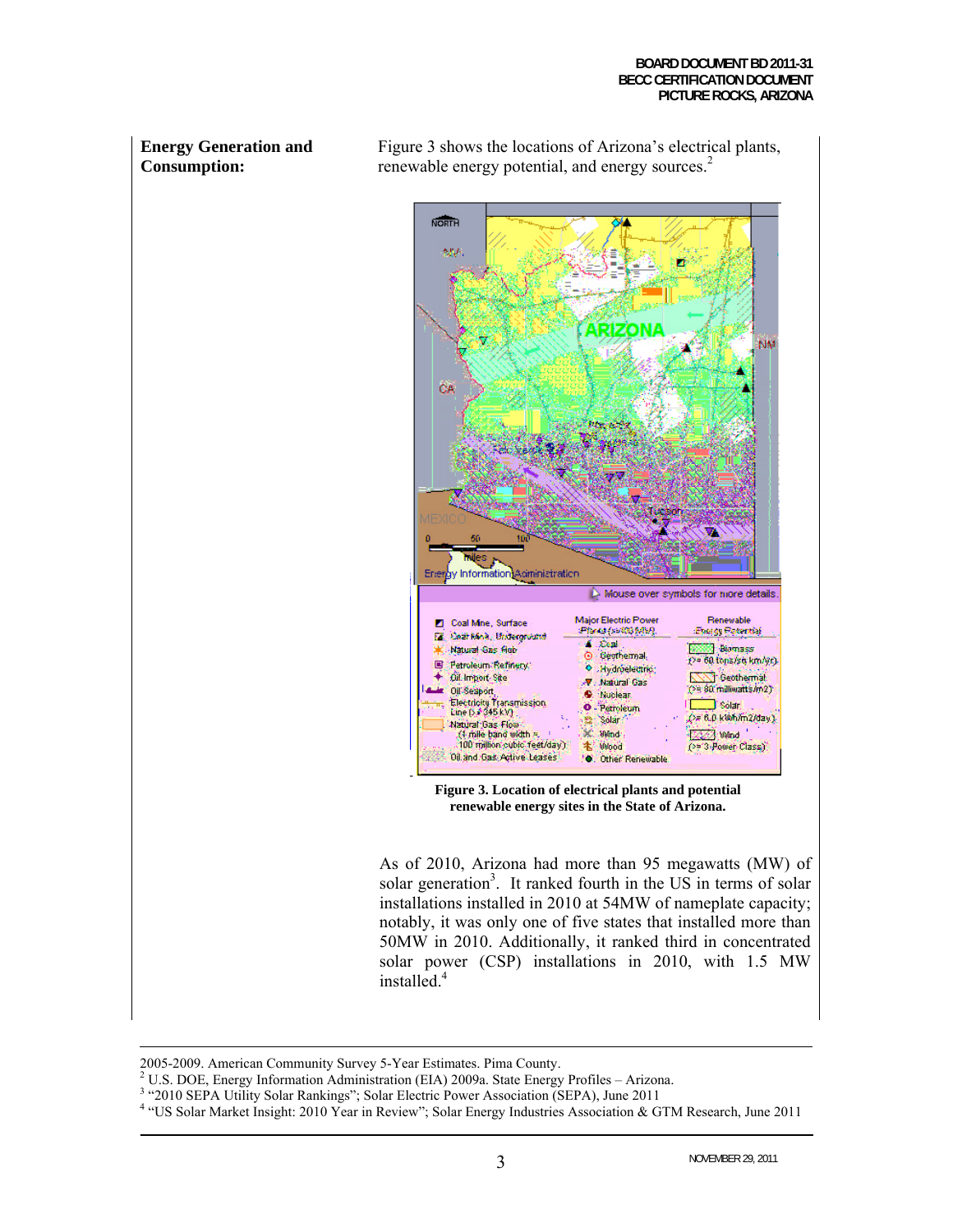|                                                                   | The following table shows the net electricity generation for<br>Arizona.                                                                                                                                                                                                                                                                                                                                                                                                                                                                                                                                                                |
|-------------------------------------------------------------------|-----------------------------------------------------------------------------------------------------------------------------------------------------------------------------------------------------------------------------------------------------------------------------------------------------------------------------------------------------------------------------------------------------------------------------------------------------------------------------------------------------------------------------------------------------------------------------------------------------------------------------------------|
|                                                                   | Net Generation of Electric Power in Arizona (Thousand Megawatthours)<br>Last Updated: 4/13/2011<br>150,000<br>Contributions from Pumped Storage and Other Renewables<br>are relatively small and unseen on the bar graph<br>Thousands of MW<br>100,000<br>50,000<br>11.998<br>1995-996<br>1997<br>1999-000-001-001<br>2004-2005<br>2006<br>2007<br>1993<br>2094<br>2003<br>Pumped Storage<br>Other Renewables<br>Other<br>Petroleum<br>Coal<br>Hydroelectric<br>Natural Gas<br>Nuclear<br>Source: Energy Information Administration, U.S. Department of Energy<br>Figure 4. Arizona's Electrical Energy Generation.                     |
|                                                                   | Source: Arizona Indicators.                                                                                                                                                                                                                                                                                                                                                                                                                                                                                                                                                                                                             |
| <b>Legal Authorities</b><br>1.d                                   |                                                                                                                                                                                                                                                                                                                                                                                                                                                                                                                                                                                                                                         |
| <b>Project Applicant:</b>                                         | FRV Tucson Solar, LLC                                                                                                                                                                                                                                                                                                                                                                                                                                                                                                                                                                                                                   |
| <b>Legal Representative:</b>                                      | Steve Holman, Senior VP and General Counsel, FRV                                                                                                                                                                                                                                                                                                                                                                                                                                                                                                                                                                                        |
| <b>Legal Instrument to</b><br><b>Demonstrate Legal Authority:</b> | State of Delaware, Limited Liability Company, Certificate of<br>Formation File # $3$ 4723681                                                                                                                                                                                                                                                                                                                                                                                                                                                                                                                                            |
|                                                                   | State of Arizona, Application for Registration of a Foreign<br>limited liability company, File# R-15502760                                                                                                                                                                                                                                                                                                                                                                                                                                                                                                                              |
| Date of instrument:                                               | Delaware Registration: August 24 <sup>th</sup> , 2009<br>Arizona Registration: September 2 <sup>nd</sup> , 2009                                                                                                                                                                                                                                                                                                                                                                                                                                                                                                                         |
| <b>International Treaties and</b><br><b>Agreements:</b>           | Not in conflict of any international treaties and agreements                                                                                                                                                                                                                                                                                                                                                                                                                                                                                                                                                                            |
| <b>1.e</b> Project Summary                                        |                                                                                                                                                                                                                                                                                                                                                                                                                                                                                                                                                                                                                                         |
| <b>Project Description and</b><br>Scope:                          | The Project consists of clean energy generated by solar<br>photovoltaic (PV) panels. The Project will be located in an<br>unincorporated area of Pima County, Arizona<br>on<br>approximately 305 acres of land. The Project is expected to<br>of<br>approximately $93,312$<br>polycrystalline<br>comprise<br>photovoltaic panels, each with a 270-Watt capacity that will<br>be set on a single-axis flat tracking system. The PV modules,<br>which convert sunlight into low voltage electricity, will<br>produce 20 MW alternating current (or AC) / 25 MW direct<br>current (or DC) of electricity at peak capacity with a potential |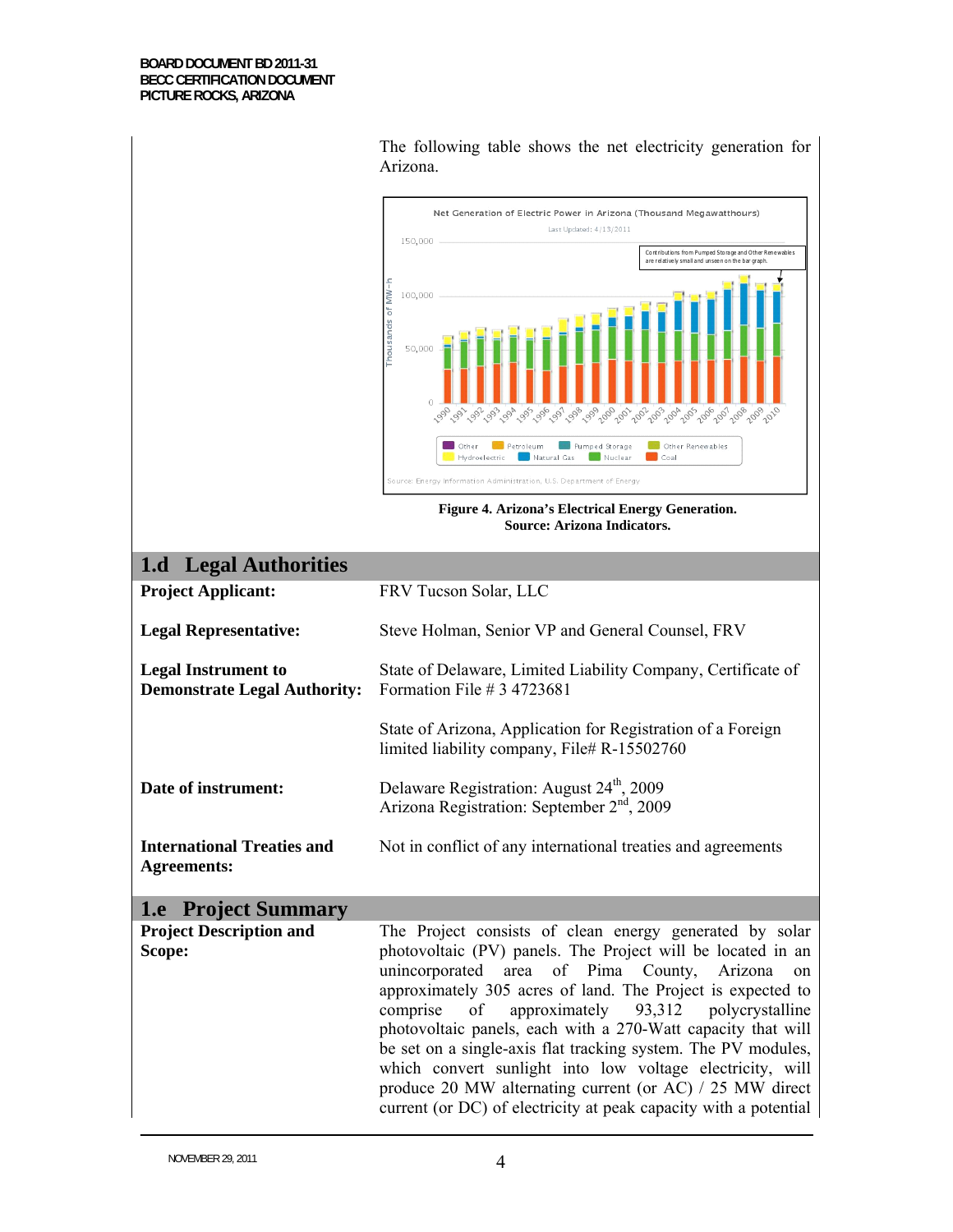annual electricity output of approximately 55,000 megawatthours (MWh) in the first year of operation. The electricity generated by the plant will be sold to Tucson Electric Power (TEP) under a 20-year fixed price Power Purchase Agreement (PPA) and will be delivered to the TEP distribution grid using an existing 46 Kilovolt (kV) TEP-owned distribution line.

The production of clean and emissions free electricity from the Project is expected to result in a displacement of over 35,000 metric tons of carbon dioxide  $(CO<sub>2</sub>)$ , 125 metric tons of nitrogen oxide  $(NO<sub>x</sub>)$  and 200 metric tons of sulfur dioxide  $(SO<sub>2</sub>)$  emissions per year<sup>5</sup>.

**Population Benefited:** 980,263 (Pima County). The Project is expected to provide enough electricity for approximately 3,500 households.

**Project Map:** The following figure shows the location of the Project:



**Figure 5. FRV Tucson Solar Project.** 

**Project Justification:** There is a need for affordable and environmentally beneficial alternatives to conventional fossil fuel-derived energy sources. Additionally, renewable energy projects create an opportunity to generate electricity without the same atmospheric emissions generated by fossil fuel fired plants or the use of scarce water resources for electricity production.

 $\overline{a}$ <sup>5</sup> Factors used for the calculation of annual  $CO_2$ , NOx, and  $SO_2$  emissions were obtained from PV FAQs; The National Renewable Energy Laboratory for the U.S. Department of Energy; January 2004..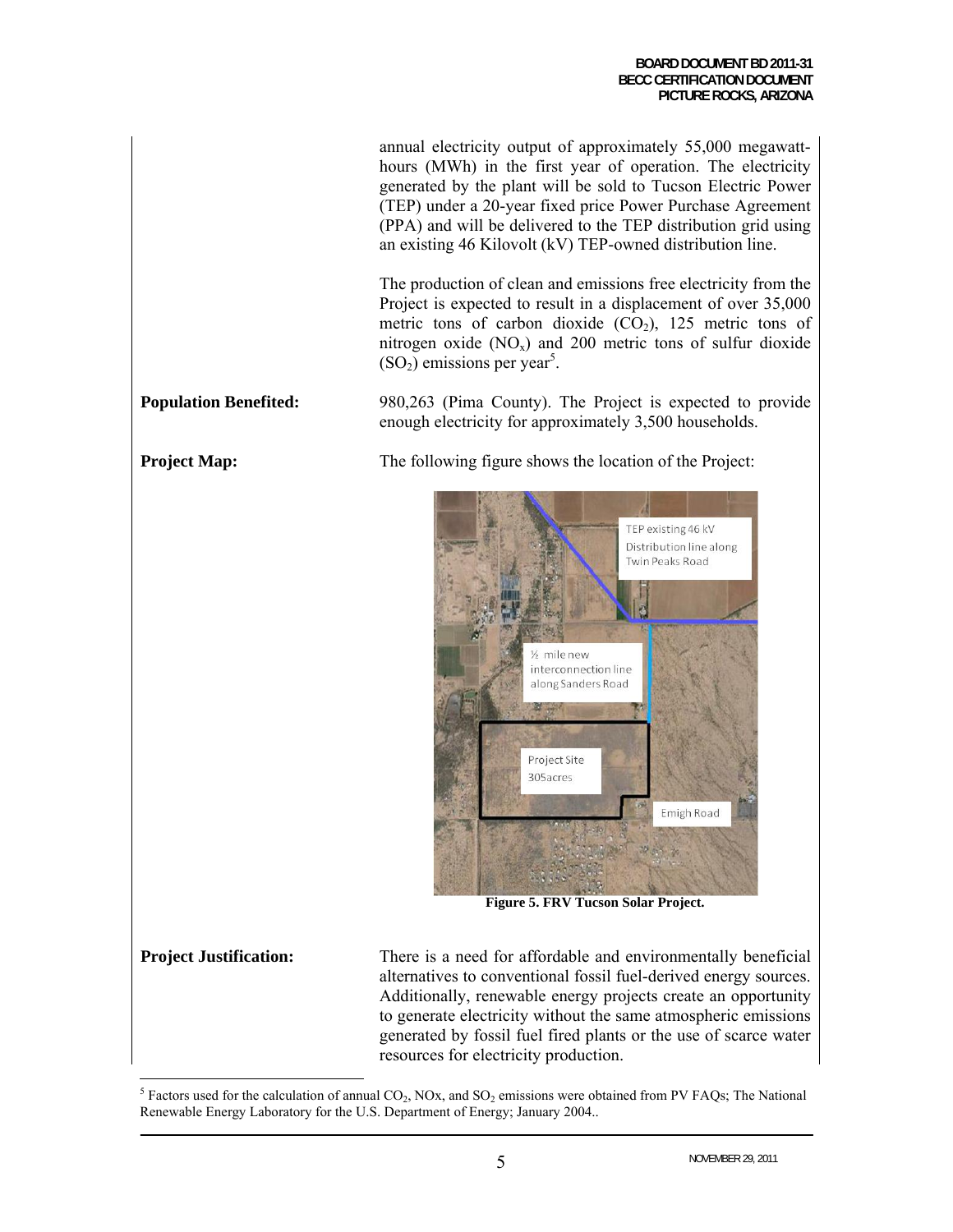The Project provides an opportunity to displace GHGs and other pollutants produced by traditional fossil-fuel based energy generation, while providing the residents of Pima County with a safe and reliable energy alternative. **The aggregated environmental impact for the expected life of the project over the next 20 years is estimated to be equivalent to a reduction of nearly 630,000 metric tons of**  CO<sub>2</sub>.

**Project Need or Consequences of No Action or Alternative: In 2001, Arizona passed a renewable portfolio standard, known as the Environmental Portfolio Standard (EPS)**, which was designed to increase the delivery of renewable electricity with associated environmental benefits to the people of Arizona. The EPS initially required utilities to obtain about 1.1% of their energy sales from renewable resources, of which 60% was required to be supplied by solar energy.<sup>6</sup> In 2006, the Arizona Corporation Commission (ACC), as established by Title 40 Chapter 2 Article 1 Parts 201-209, approved the much more aggressive Renewable Energy Standard and Tariff (REST). The REST changed and expanded the EPS program by setting a higher renewable requirement and eliminating the specific solar energy supply requirements.

> **Under current regulations, the regulated public utilities must derive 15% of their energy sold from renewable resources by 2025.7 At present just less than 11% of the electricity generated in Arizona is supplied by renewable sources including biomass, geothermal, hydroelectric, solar, and wind resources<sup>8</sup> .** Of this mix, the primary renewable energy source is conventional hydrolectric energy. The Project will contribute to the fulfillment of Arizona's EPS, and specifically TEP's requirement to comply with the renewable energy supply percentage.

### **Pending Issues:**

None.

 $\overline{a}$ 

### **Criterion Summary:**

The Project meets all of the general requirements of the criterion.

<sup>&</sup>lt;sup>6</sup> Arizona Corporation Commission 2006. "Commissioners Approve Rules Requiring 15 Percent of Energy From Renewables by 2025."

 $^7$  Database of State Incentives for Renewables & Efficiency: www.dsireusa.org  $^8$  U.S. Energy Information Administration for Arizone

U.S. Energy Information Administration for Arizona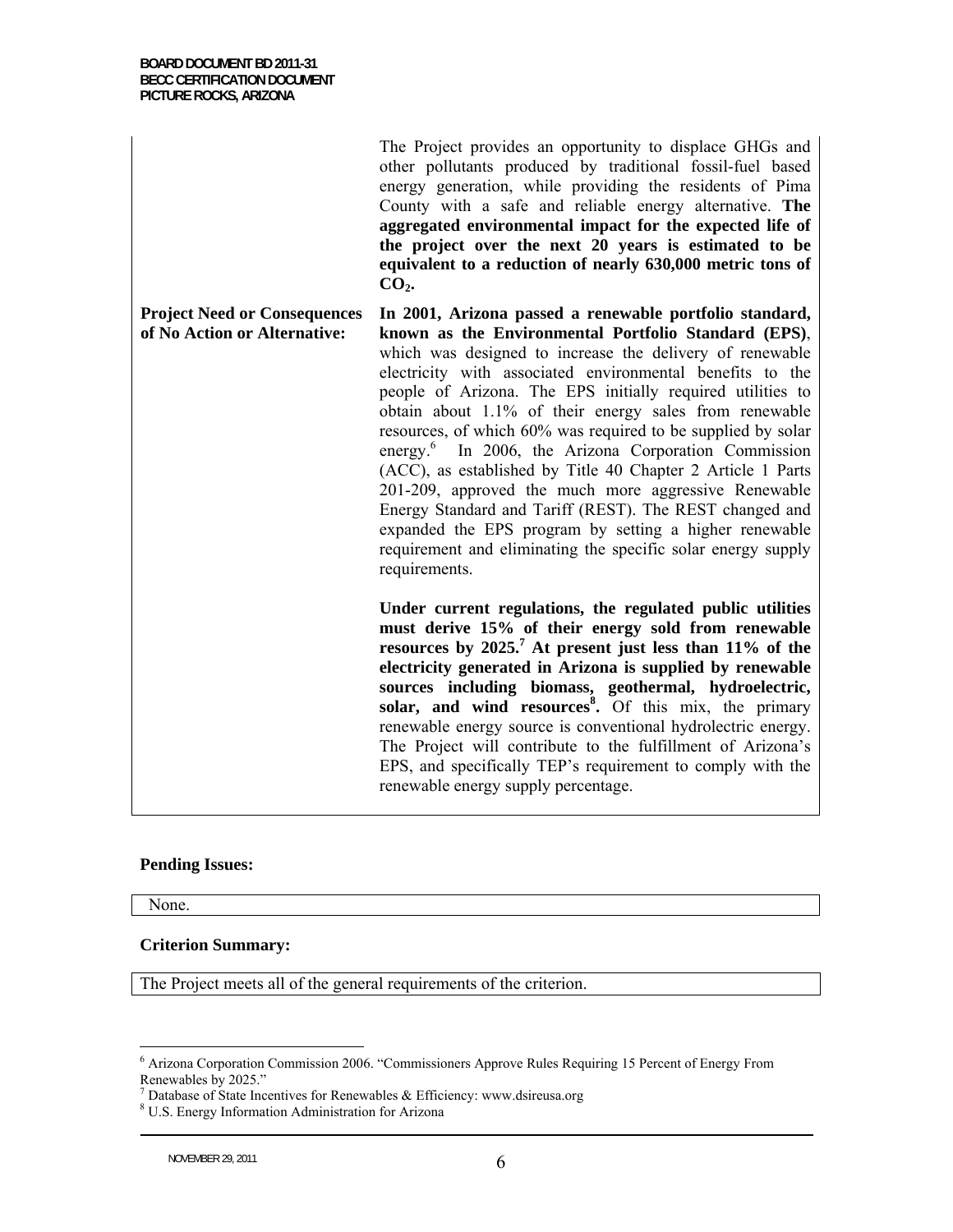# **2. Human Health and Environment**

# **2.a Compliance with Applicable Environmental and Cultural Resource Laws and Regulations**

| <b>Environmental and Public</b><br><b>Health Needs Addressed by</b><br>the Proposed Project: | Historically the United States has depended to a great extent on<br>fossil fuels for the generation of energy. This conventional<br>energy development can affect the natural environment due to<br>the harmful emissions related to the generation process,<br>including the release of greenhouse gases (GHG) as well as<br>other pollutants such as sulfur dioxide $(SO2)$ and nitrogen<br>oxides (NOx).                                                                                                                                                                                                                                                                                                                                  |                                                                                                                                 |
|----------------------------------------------------------------------------------------------|----------------------------------------------------------------------------------------------------------------------------------------------------------------------------------------------------------------------------------------------------------------------------------------------------------------------------------------------------------------------------------------------------------------------------------------------------------------------------------------------------------------------------------------------------------------------------------------------------------------------------------------------------------------------------------------------------------------------------------------------|---------------------------------------------------------------------------------------------------------------------------------|
|                                                                                              | The current generation of electricity for the residents of<br>Arizona relies on a mix of energy production technologies<br>with the largest source being coal (42.38%), nuclear<br>(37.86%), hydroelectric (10.22%), natural gas (9.06%),<br>other renewables $(0.41\%)$ , and petroleum $(0.07\%)$ . For<br>TEP, energy production came primarily from coal, at nearly<br>70%, natural gas (30%), and less than 1% from renewables.                                                                                                                                                                                                                                                                                                         |                                                                                                                                 |
|                                                                                              | One crucial way to protect the natural environment and<br>mitigate climate change is to develop energy from renewable<br>resources, and thereby displace generation from GHG-intensive<br>sources. According to the Appendix D of the Greenhouse Gas<br>Emissions Inventory and Reference Case Projections, 1990-<br>2020 (Center for Climate Strategies 2006), combustion of<br>fossil fuels in producing electricity and in transportation<br>accounted for 80% of Arizona's greenhouse gas emissions<br>during 2000. 11% of GHG emissions originated from the<br>remaining uses of fossil fuels - natural gas, oil products,<br>and coal in the residential, commercial, and industrial<br>sectors (pg 44, 2007 AQ Report); see figure 6. |                                                                                                                                 |
|                                                                                              | 5%<br>2%<br>5%<br>38%<br>39%                                                                                                                                                                                                                                                                                                                                                                                                                                                                                                                                                                                                                                                                                                                 | <b>■ Electricity</b><br>Industrial Fuel Use<br>Res./Comm. Fuel Use<br><b>■ Transport</b><br>Industrial Process<br><b>■Waste</b> |

6%

5%

**Agriculture**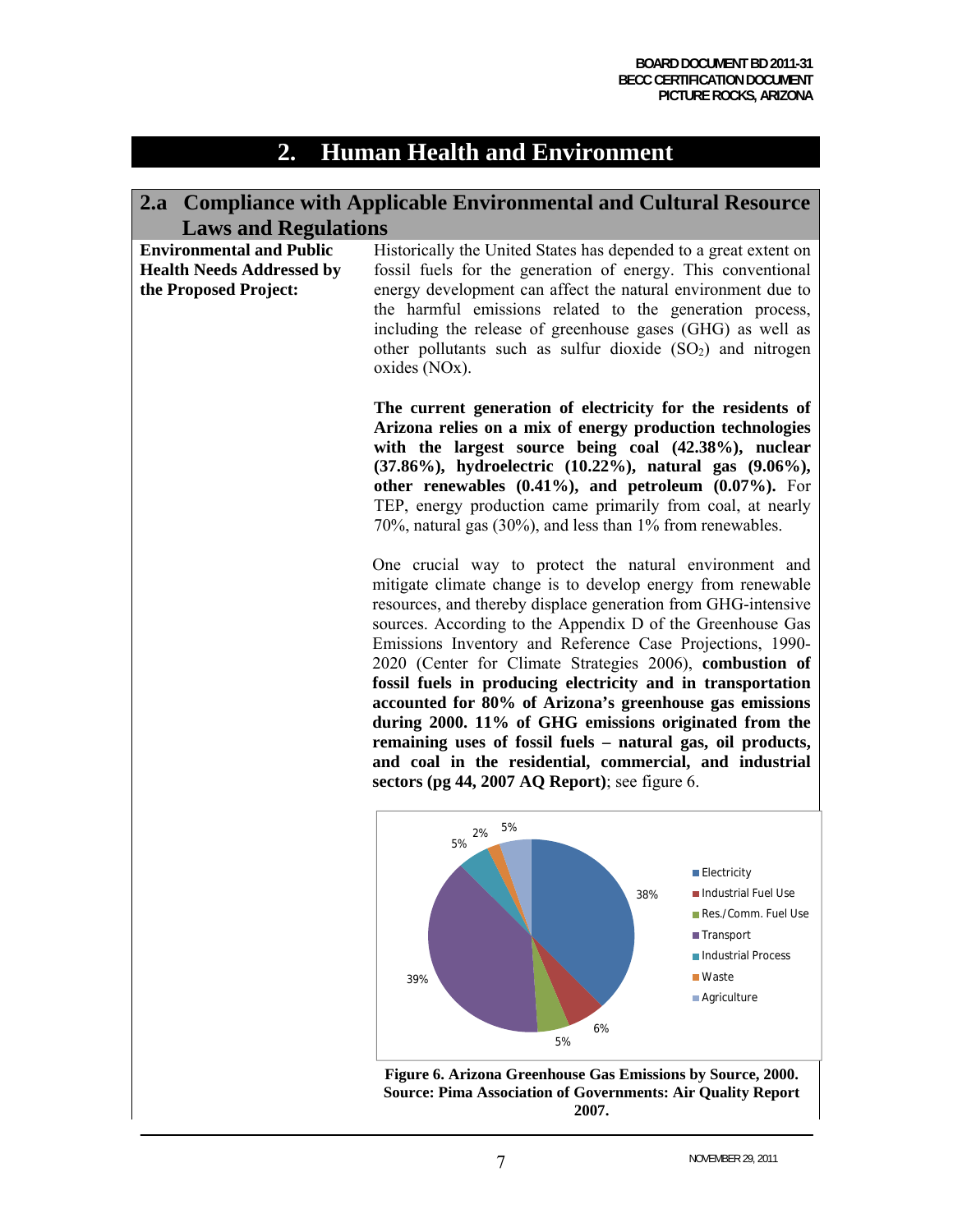In April 2011, the Pima Association of Governments (PAG) published a Regional Greenhouse Gas Inventory for Eastern Pima County, City of Tucson, Pima County Government Operations and City of Tucson Government Operations. **This study concluded that there are two major sources of greenhouse emissions: energy use and transportation sectors. Approximately 57% of the energy emissions were from electricity use, since local energy generation is predominantly from coal-fired power plants (PAG 2011, pg 37).**

Total carbon dioxide production was estimated and allotted to six sources; see figure 7.



**Figure 7. Tucson Greenhouse Gas Emissions by Source, 2008. Source: Pima Association of Governments: Regional GHG Inventory, April 2011.** 

As provided in Table 1, below, **based on nearly 112 million MWh net generation of electricity for 2009 in Arizona,**  more than 53 million metric tons of CO<sub>2</sub>, 33 thousand metric tons of SO<sub>2</sub>, and 62 thousand metric tons of NO<sub>x</sub> **were emitted**. As shown in this table, the majority of carbon dioxide emissions are attributed to coal, almost 94% of nitrogen dioxide emissions are attributed to coal and all of the sulfur dioxide emissions come from coal burning.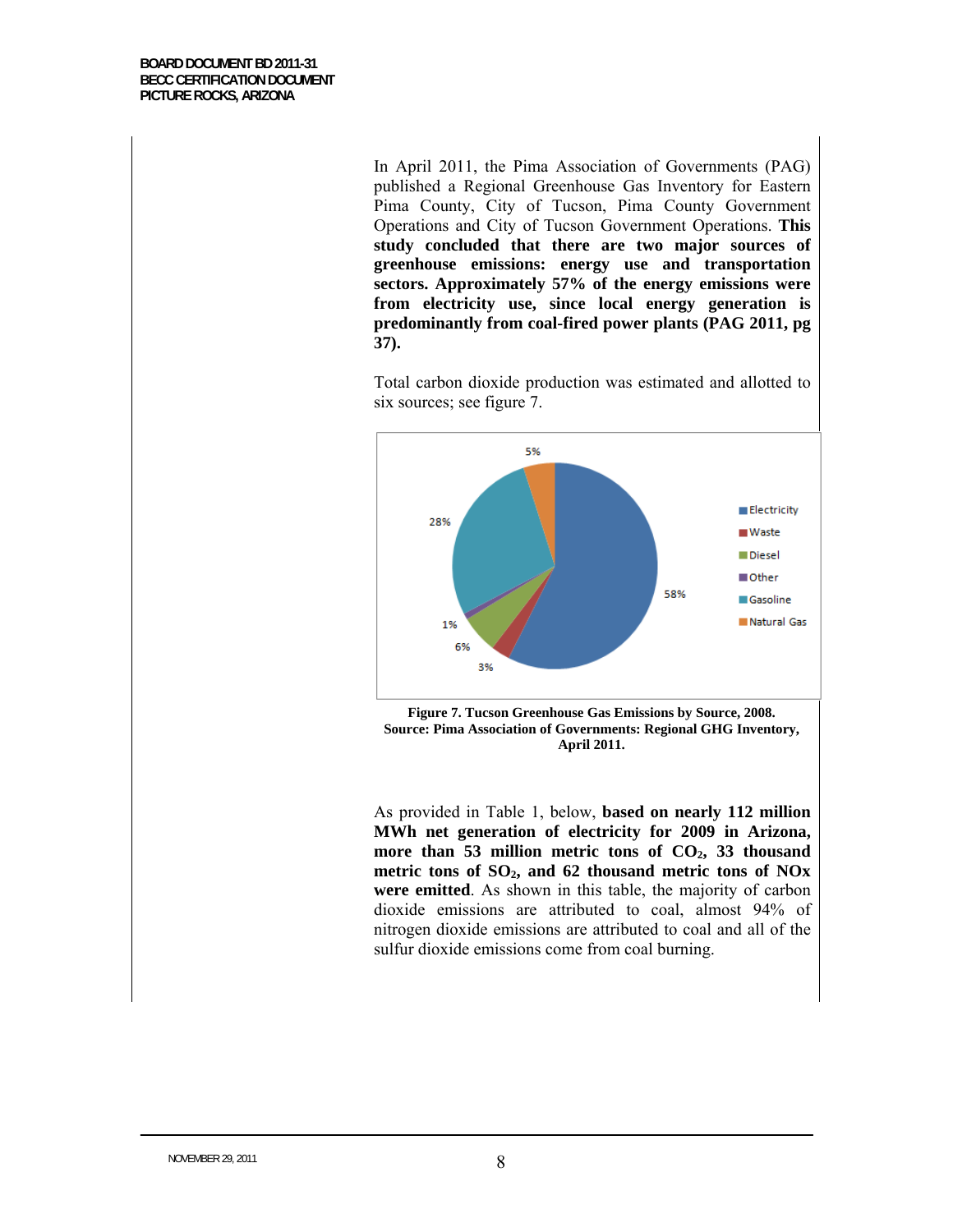**Table 1. 2009 Arizona Electric Power Industry Emissions Estimates** 

The project will reduce the demand for fossil fuel fired electricity, and thus displace related harmful emissions. **For the next 20 years, the production of 20 MW of zero-carbon**  generation will contribute to avoid  $CO<sub>2</sub>$  emissions of nearly **630,000 metric e -1.9 to theat mspherheasl ch mated to the currentd CO**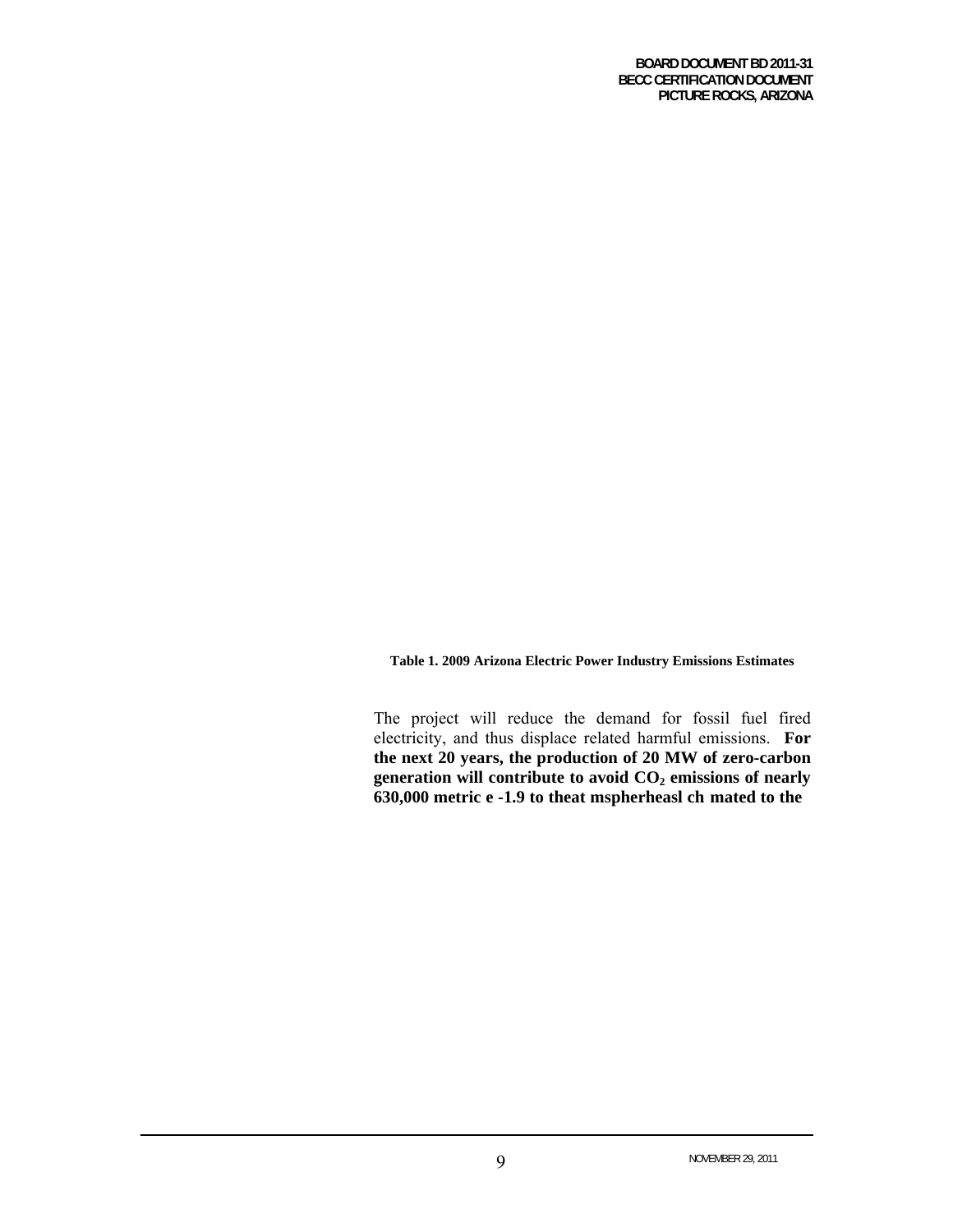### **Project Meets the Following Applicable Environmental Laws and Regulations:**

On June 21, 2011, the Type II Conditional Use Permit to develop the Project was unanimously approved by Pima County. The Project will require a Fugitive Dust Activity Permit for land stripping and/or earthmoving activities, as well as an Arizona Pollutant Discharge Elimination System (AZPDES) Storm Water Construction General Permit for construction activities from the Arizona Department of Environmental Quality (ADEQ).

Additional permits include the right-of-way permits for both the site access and the interconnection line, as well as a grading permit, building permits (based on structural and electrical plans), and floodplain use permit. Additional information regarding these requirements is included in the technical chapter of this document.

**The State of Arizona does not have a formal environmental authorization process for this project type.** 

### **2.b Human Health and Environmental Impacts**

**Health statistics:** Epidemiological research has shown that both, chronic and acute exposure to harmful emissions associated with fossil-fuel based energy production, can lead to serious respiratory problems. It is estimated that, at very least, prolonged exposure to excessive levels of pollutants can deteriorate the respiratory capacity of humans and greatly contribute to the increase incidence of cardiopulmonary diseases such as asthma, heart ailments, and lung cancer. The following table lists some of the human health and environmental impacts associated with pollutant emissions.

|                            | <b>Emission Problems</b>    | <b>Impacts</b>                                            |
|----------------------------|-----------------------------|-----------------------------------------------------------|
| $SO_2$ , NO <sub>x</sub>   | Fine<br><b>Particulates</b> | - regional haze<br>- lung and heart<br>disease            |
| <b>NO<sub>x</sub></b> VOCs |                             | - respiratory dis-<br>ease, permanent<br>lung damage      |
| CO <sub>2</sub>            | rant                        | - increases in global<br>temperature<br>- extreme weather |
| $SO_2$ , NO <sub>x</sub>   | Rain                        | - degradation of<br>soil, foliage and<br>water bodies     |

**Table 2. Health and Environmental Impacts Associated with pollutants.** 

In summary, by substituting the demands of electrical power generation from conventional fossil fuel sources with renewable resources, the Project could help improve air quality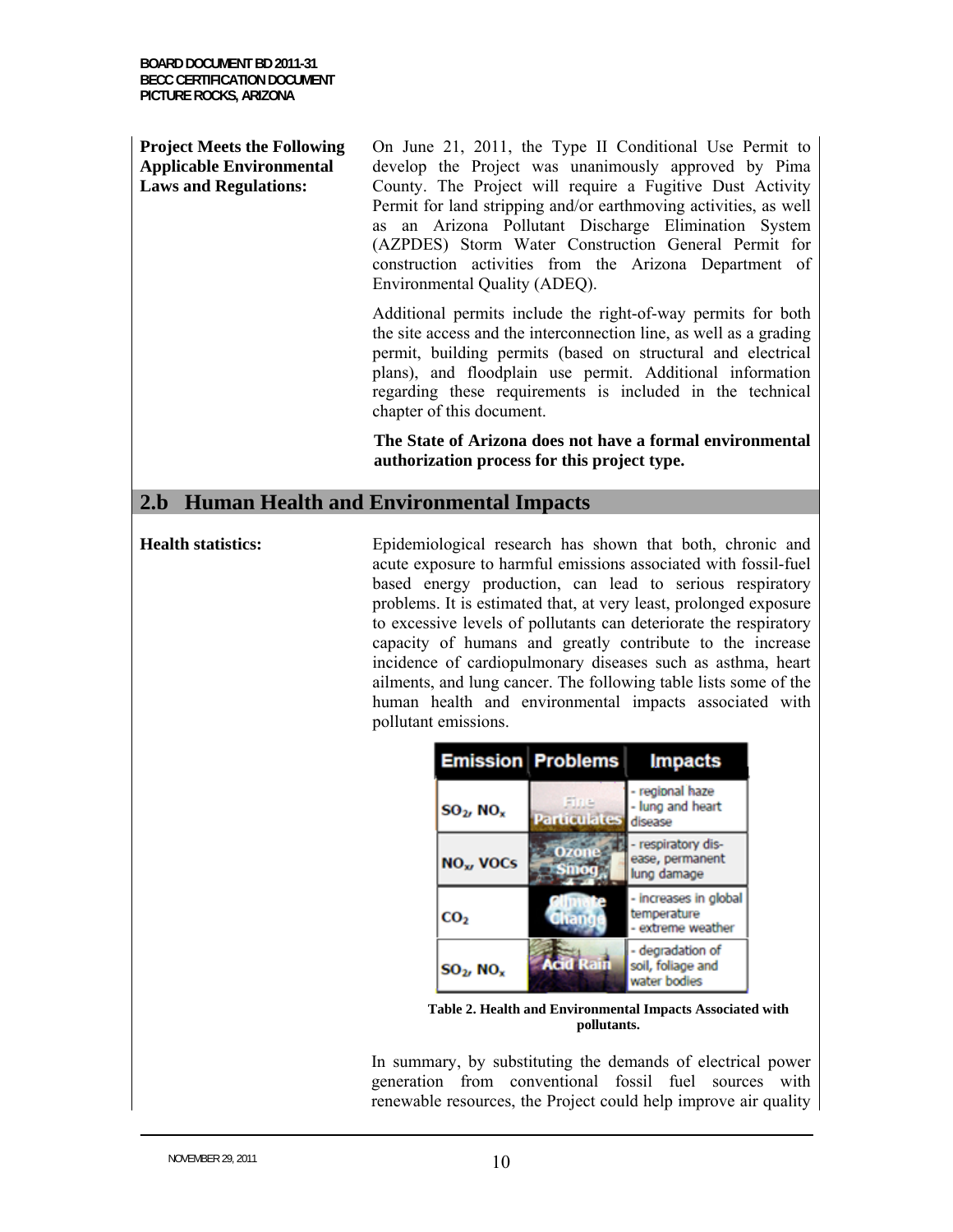|                    | and the general environmental conditions affecting the health of     |
|--------------------|----------------------------------------------------------------------|
|                    | residents, not just in the specific project location, but within the |
| region and beyond. |                                                                      |

**Direct and Indirect Benefits:** The Project will provide a clean energy alternative to the area by constructing a solar energy site, displacing emissions associated with conventional electricity generation. Minor environmental impacts are anticipated from the development of the different project phases, which have been documented in the project's environmental summary. The electricity provider for the region and project off-taker is working toward increasing the share of energy they derive from renewable sources; the energy added by the project would further reduce the carbon intensity of the fuel mix, increase the diversity of renewable sources, and lessen the strain on production and transmission as demand grows during peak hours.

**Environmental Impacts:** In the United States, greenhouse gas emissions come primarily from the combustion of fossil fuels in energy use. Energyrelated carbon dioxide  $(CO<sub>2</sub>)$  emissions, resulting from the combustion of petroleum, coal, and natural gas, for 2008 were measured at a total of 5,735.5 million metric tons of  $CO<sub>2</sub>$ eq emissions. This represented close to 82 percent of the total U.S. anthropogenic (human-caused) GHG emissions in 2008.

> Fossil fuels supply 85 percent of the primary energy consumed in the United States and are responsible for 98 percent of emissions of carbon dioxide.

### **Climate Change**

When power plants burn fossil fuels to generate energy, emitted  $CO<sub>2</sub>$  accumulates in the atmosphere, trapping increasing amounts of heat on the Earth. Consequently, this contributes to potential climate warming conditions. In computer-based models, rising concentrations of GHGs produce an increase in the average surface temperature of the earth over time. Rising temperatures may, in turn, produce changes in precipitation patterns, storm severity, and sea level commonly referred to as "climate change."

The actual reduction in GHG emissions could be greater than the calculated average since solar production generally displaces peak energy, which is generally more GHG intensive than the average mix. The proposed project will decrease the amount of  $CO<sub>2</sub>$  and combat the rising global warming trends caused by  $CO<sub>2</sub>$  emissions produced during energy generation.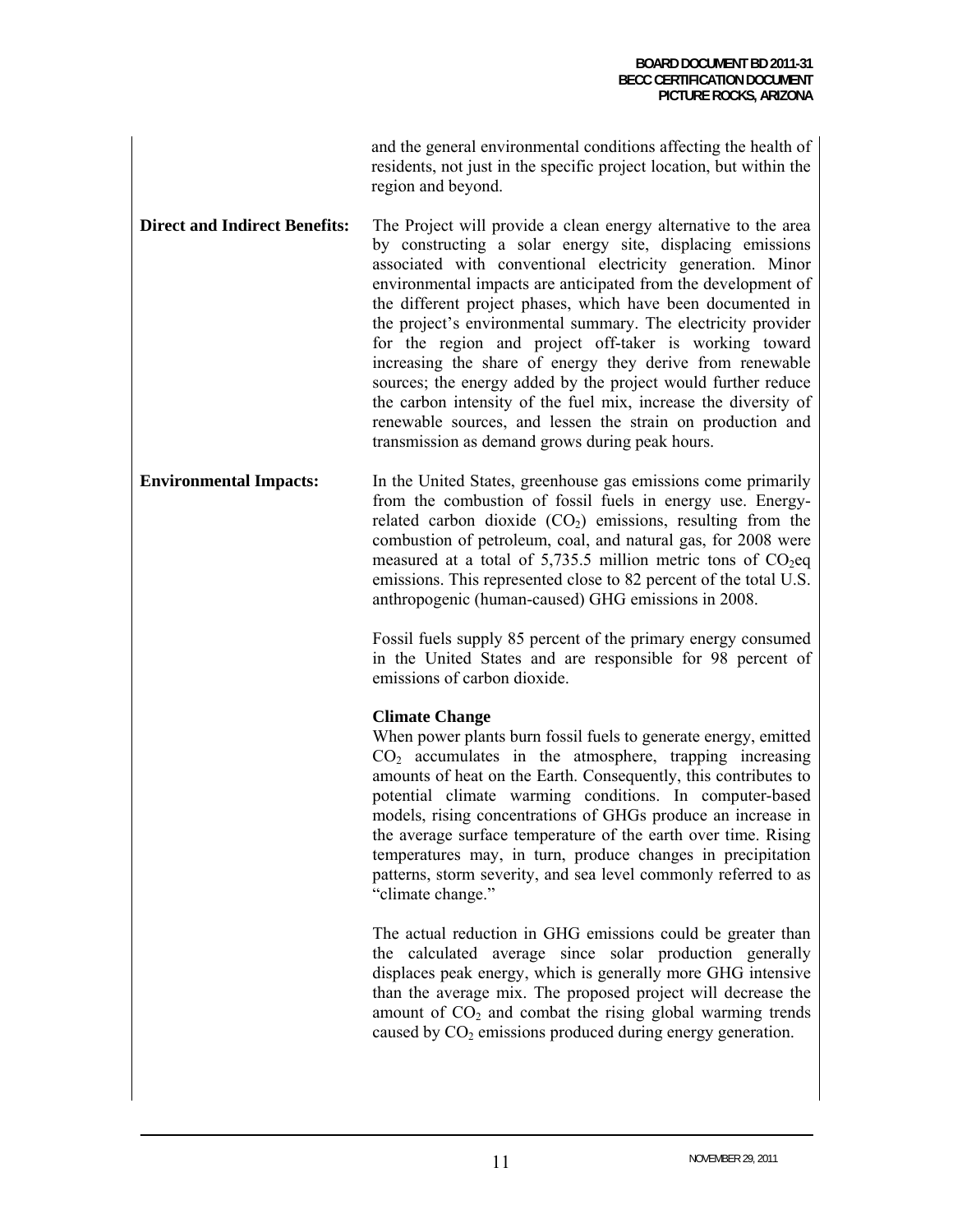### **Acid Rain**

Acid deposition, or acid rain, results from emissions of sulfur dioxide  $(SO<sub>2</sub>)$  and nitrogen oxides  $(NO<sub>X</sub>)$ , primarily from power plants, vehicles and industry. Further, acid rain created by increased levels of  $SO<sub>2</sub>$  and  $NOx$  in atmospheric precipitation can have harmful effects on crops and livestock, further endangering human populations.

### **Water Use**

Water conservation will also be a benefit of the project, as the water used in large quantities for conventional energy production is not necessary for solar derived energy. The solar PV facility will use a limited amount of water during the construction period of the project, and will be limited to dust suppression and soil conditioning. The operation of the plant will require less than 2 acre-feet per year of water. This water use will be for PV module washing and domestic (potable) water uses.

### **Environmental Assessment**

A Phase I Environmental Site Assessment was performed for the project. The assessment objective was to recognize environmental conditions with the site. The study found no evidence of recognized environmental conditions related to the site that would prohibit development, including a review of the following environmental issues:

- Radon The property is located within the Federal EPA Radon Zone 2 for Pima County; therefore, radon levels within buildings are judged to be low.
- Wetlands and Streams No indication of wetlands were noted during the site visit or found on the National Wetlands Inventory maps or lists.
- Endangered Species The review of records did not reveal information indicating the potential presence of threatened or endangered species on the property.
- Historic Landmarks/Structure According to a review of the list of National Historic Landmarks for Arizona and the National Register of Historic Places, the property is not located within a designated area.

Based on these findings, no additional assessments were considered necessary. However, although not an environmental regulatory requirement, as a requisite for the Type II Conditional Use Permit for the project, a Cultural Resources Inventory (CRI) and a Biological Impact Report (BIR) were developed.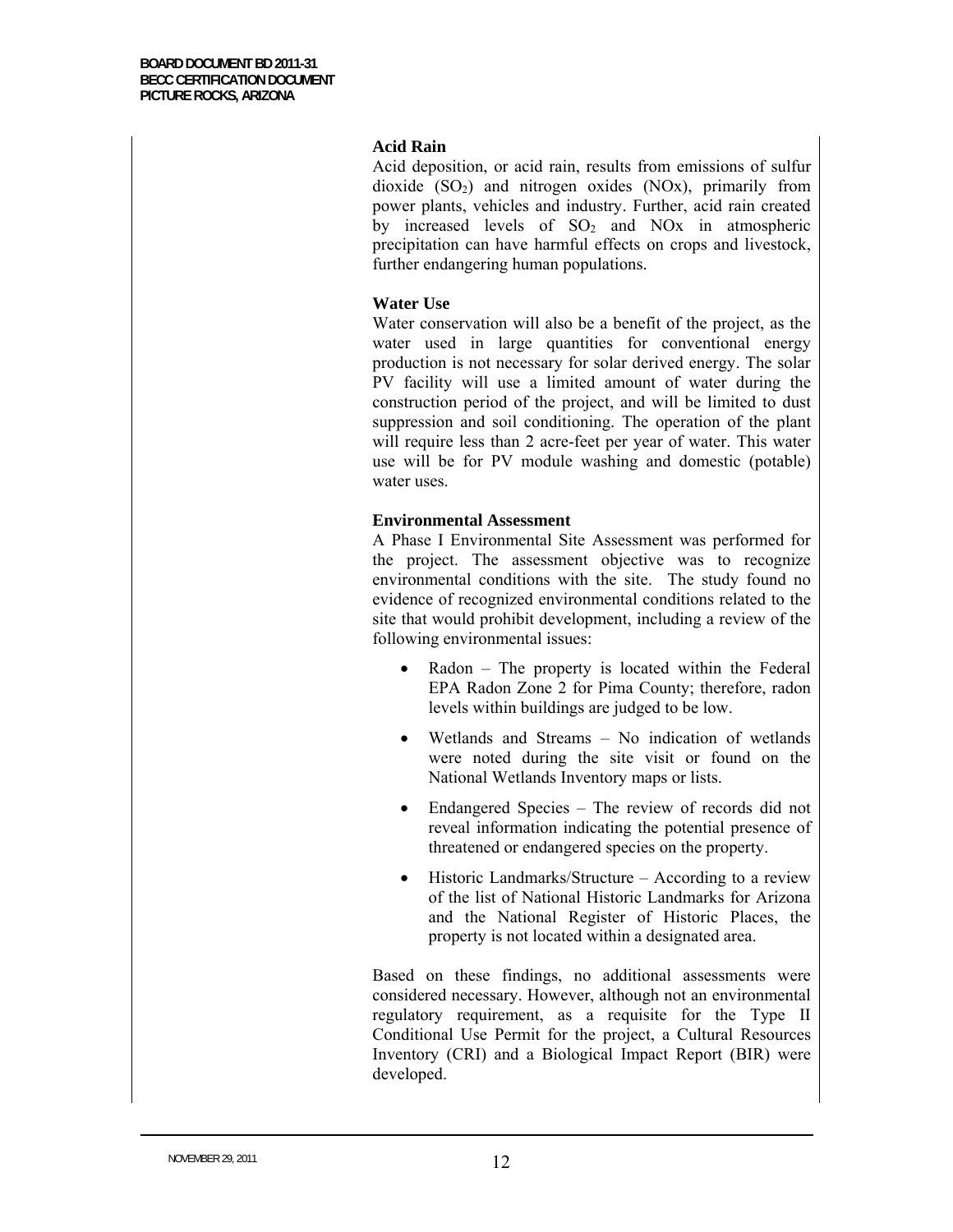**Mitigation Measures:** The intent of the Sponsor is to construct and operate the Project in compliance with all applicable environmental standards by applying mitigation measures aimed at preventing the creation of significant adverse impacts. The consultant for the CRI recommended that none of the identified archaeological resources identified in the area are eligible for inclusion in the Arizona State or National Register of Historic Places and that the development of the solar project proceed without further archaeological work.

> Based on the BIR, the Sponsor will not require an air emissions permit. However, the following environmental mitigation activities are proposed:

- The entire project area is mapped within a Biological core Management Area in the Conservation Lands System. The project will need to include at least 52 acres of property to be set aside for re-vegetation of native plantings.
- Due to the potential for the Western Burrowing Owl's presence in the area, FRV is preparing a Habitat Enhancement and Restoration Plan and a Monitoring Plan. FRV will also conduct a survey 30 days prior to construction of the Project to ensure no impact to the species.

In addition to these specific measures, as part of the permitting process in Pima County, a Stormwater Pollution Prevention Plan (SWPPP), a Spill Prevention Control Plan, and a Fugitive Dust Activity Control Plan were developed in accordance with local regulations. Because the project is located in the Rillito non-attainment area for  $PM_{10}$  and due to anticipated disturbance of particulate matter during construction, the following rules applicable to reducing dust during construction, demolition and earth moving activities must be considered:

- Arizona Administrative Code R18-2-604 through -607
- Arizona Administrative Code R18-2-804

The site has been designed with and will be constructed to include stormwater detention basins to control on-site and offsite erosion and flooding. The project sponsor will supervise the construction and maintenance of the necessary roads, buildings, fences, structural members, flood control installation of the photovoltaic modules and tracking systems and will manage the proper discarding of materials or components that have completed their useful life.

The environmental impact resulting from the project will be positive overall; since the project will aid in the reduction of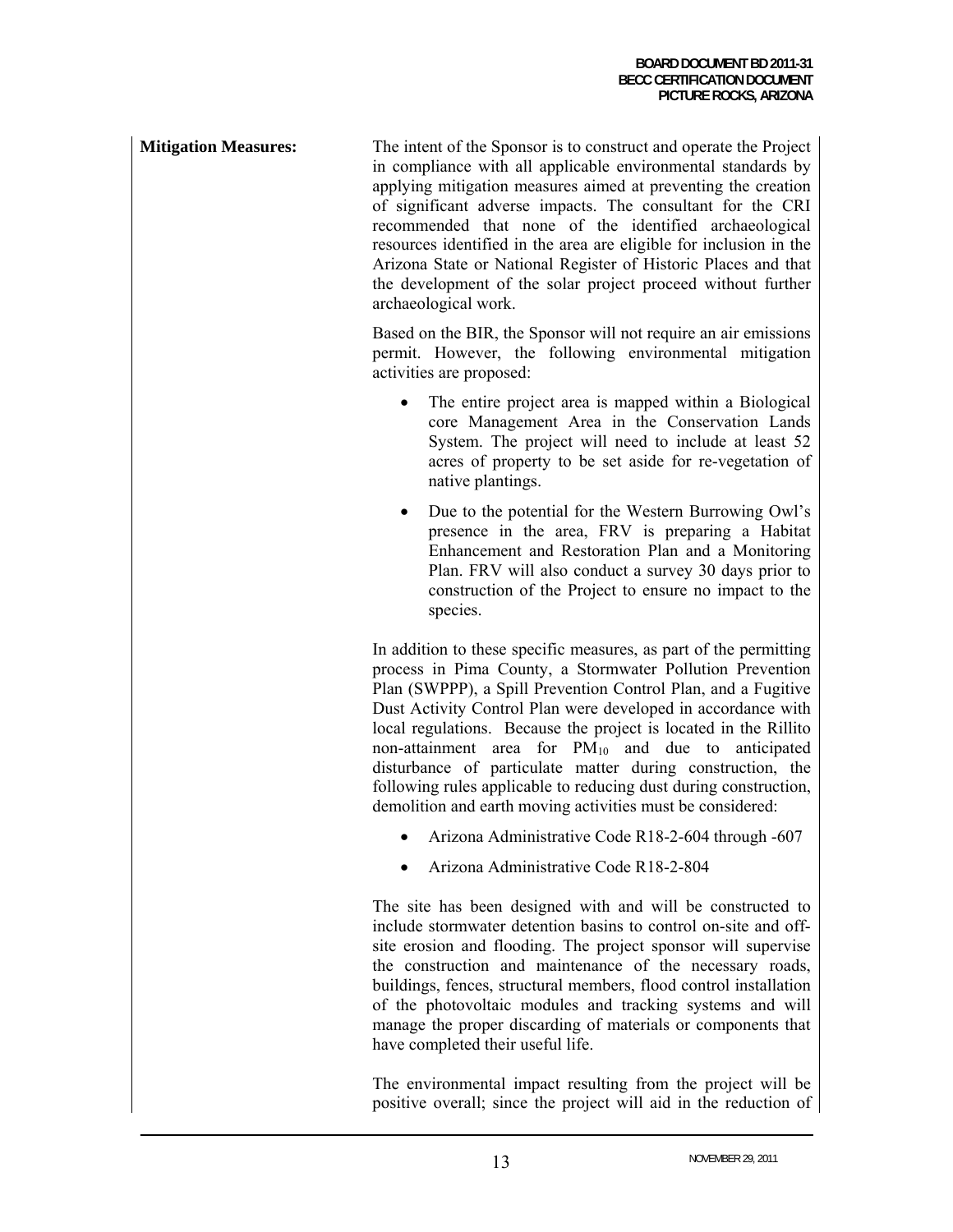harmful atmospheric emissions generated by fossil fuel fired electrical plants. Some temporary impacts will be produced during the construction and operation of the plant. Some of these impacts include elevated noise levels, vibration, visual intrusion, and dust. The impacts would be managed accordingly.

Since Solar Photovoltaic (PV) energy power produces negligible carbon dioxide emissions, when compared to conventional fossil fuel derived methods, and since solar generated electricity is accomplished without the effects of emissions of NOx, and SOx during its production, the project can help decrease the associated harmful effects of these emissions by providing clean solar electrical power. In fact, most of the GHG emissions associated with a PV system lifespan are concentrated with the construction and installation phase of the components.

Generally speaking, it will also conserve water resources as solar energy production requires minimal use of water if compared with other sources. In summary, solar power is one of the cleanest forms of energy and the implementation of the project in Pima County will benefit the region for years to come.

**Transboundary Impacts:** No negative transboundary impacts are anticipated as a result of the development of the solar energy project, on the contrary, a beneficial effect is anticipated on the air quality due to the decreased demand on fossil fuel fired electrical plants. The project could benefit the communities contiguous to the project area, as the potential reduction in pollutants made possible by the project helps to improve the air quality across the airshed. Furthermore, the Project will aid in addressing and solving the larger environmental concerns about greenhouse gases and global warming targeted by international agendas.

**Formal Environmental Authorization:**  The State of Arizona does not have a formal environmental authorization process for this project type. Pima County is responsible for issuing land use approvals which include related environmental review tasks for consideration of activities that may cause a risk to the environment and to require mitigation measures to address such risks. The conditional land use approval was issued by the County on June 21, 2011. Required environmental condition mitigation measures are described above and any additional permits or actions necessary for the construction of the project are described in the technical chapter.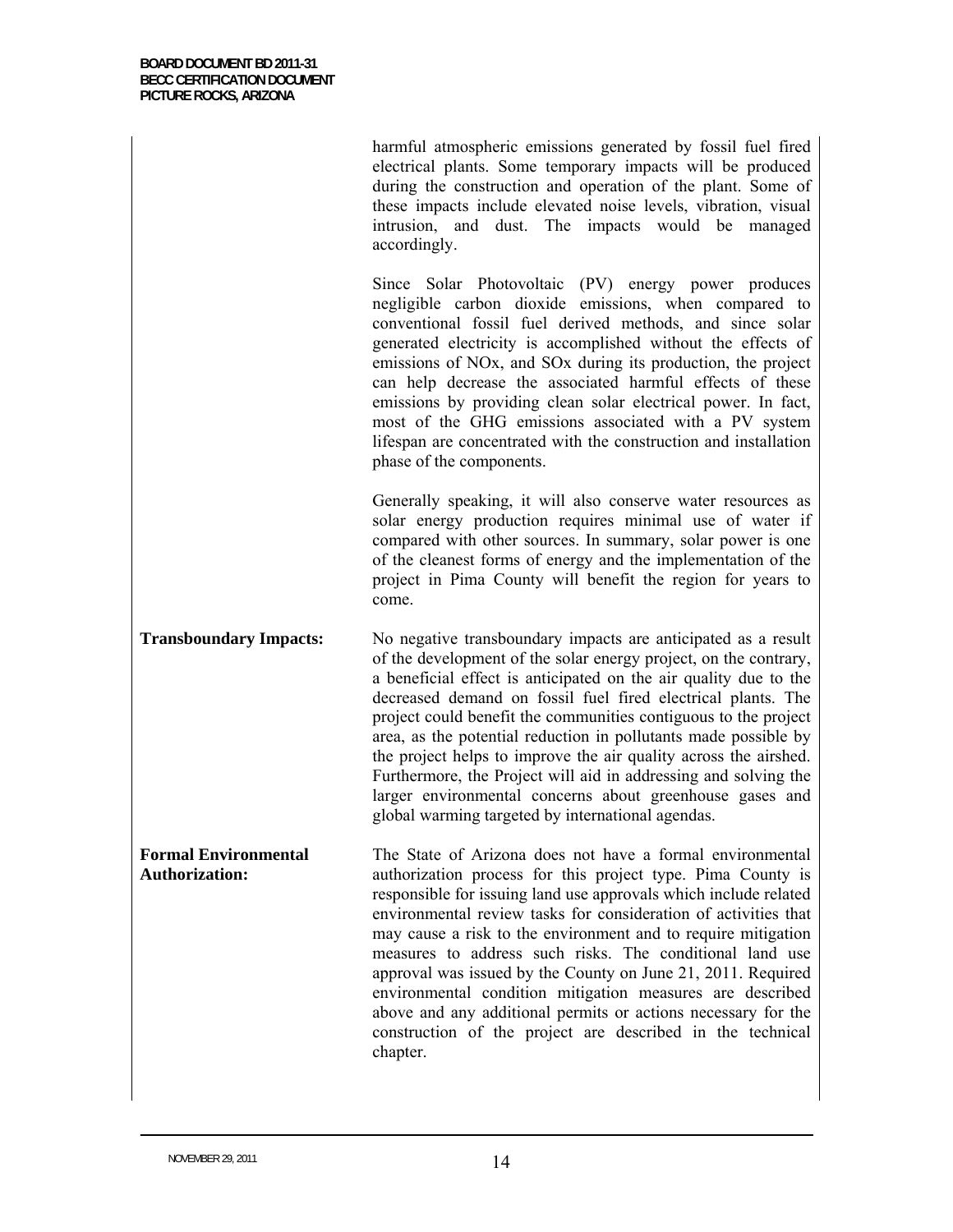| <b>Assessment of Project Benefits: Project Results Matrix. Factor 3</b> |                                                                           |                                                                                                                                                                   |
|-------------------------------------------------------------------------|---------------------------------------------------------------------------|-------------------------------------------------------------------------------------------------------------------------------------------------------------------|
| <b>Measurement of Project Results:</b>                                  |                                                                           |                                                                                                                                                                   |
|                                                                         | - Reduce demands on<br>traditional fossil-fuel based<br>energy generation | <b>Objectives and Indicators</b><br>Capacity RE installed/generated<br>$\text{(Target = 20 MW_{AC})}$<br>$\text{(Target} = 55,000 \text{ MWh} - \text{year one)}$ |
|                                                                         | Reduce harmful emissions                                                  | Displacement of $CO2$<br>(Target $\geq$ 35,000 metric tons/year)<br>(Baseline <sup>9</sup> : 4.14 million metric tons)                                            |
|                                                                         |                                                                           | Displacement of $SO2$<br>(Target $\geq$ 200 metric tons/year)<br>(Baseline: 23,667 metric tons)                                                                   |
|                                                                         |                                                                           | Displacement of NO <sub>x</sub><br>(Target $\geq$ 125 metric tons/year)<br>(Baseline: 14,792 metric tons)                                                         |

### **Pending Issues**

None.

### **Criterion Summary:**

The Project addresses human health and environmental issues.

<sup>&</sup>lt;sup>9</sup> Baseline reflects the emissions related to the coal generated power in 2009 as reported by Unisource Energy Corporation. Emission factors for carbon dioxide, sulfur dioxide, and nitrogen oxides were obtained from the National Renewable Energy Laboratory.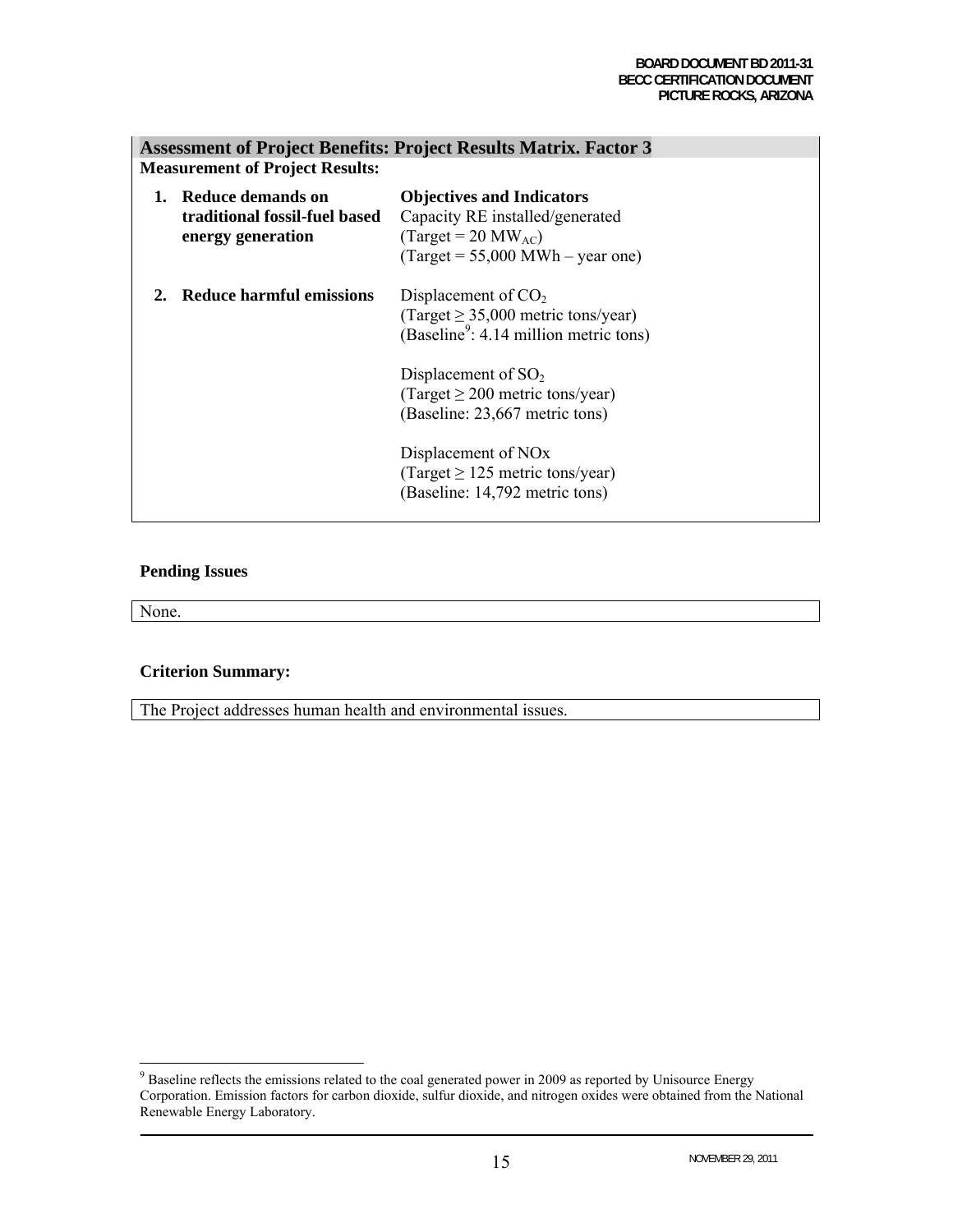# **3. Technical Feasibility**

# **3.a Technical Aspects**

| <b>Project Development Criteria</b> |                                                                                                                                                                                                                                                                                                                                                                                                                                                                                                                                                                                                                                                                                                                                              |
|-------------------------------------|----------------------------------------------------------------------------------------------------------------------------------------------------------------------------------------------------------------------------------------------------------------------------------------------------------------------------------------------------------------------------------------------------------------------------------------------------------------------------------------------------------------------------------------------------------------------------------------------------------------------------------------------------------------------------------------------------------------------------------------------|
| <b>Design Criteria:</b>             | The Project will be located northwest of Tucson in a 305-acre<br>property in Pima County Arizona. The Project will use<br>polycrystalline PV modules made out of silicon that will be<br>mounted on single-axis trackers. The electricity produced by<br>the system will be fed into the Tucson Electric Power (TEP)<br>grid. The PV module arrays were designed following<br>engineering and design standards normally practiced by the<br>PV industry. The Project design, including the plant<br>hardware, was created using the appropriate standards for<br>projects of this type and size, as well as by current industry<br>design practices for engineering and construction of similar<br>renewable energy infrastructure projects. |
|                                     | The general design criteria establishes that the plant design<br>life will be 25 years, have a gross capacity of 20 MW <sub>AC</sub> /<br>$25MWDC$ , be designed for fully automatic unmanned<br>operation during operating hours and able to accommodate<br>the requirements for interconnection and transmission with<br>TEP.                                                                                                                                                                                                                                                                                                                                                                                                              |
| <b>Project Components:</b>          | <b>PV System Components</b><br>PV modules are the basic building blocks of solar electric<br>power systems. The particular PV modules for the Project<br>will be polycrystalline silicon (pSi) modules, or panels.<br>Polycrystalline panels are the most common type of solar<br>panel on the market with over 30 years of commercial track<br>record. The rated efficiency for the modules is approximately<br>14%. Polycrystalline panels have higher efficiency than<br>other photovoltaic technologies, such as CdTe thin film and<br>as a result fewer panels are needed for a given output which<br>reduces the total footprint of the plant and impact to the<br>surroundings.                                                       |
|                                     | The modules include an aluminium frame to add structural<br>rigidity and are supported on H-beam galvanized steel<br>members and mounted on aluminium or corrosion resistant<br>substructure frames. The modules will be combined to make<br>arrays supported by ground mounted horizontal single axis<br>tracking systems. The PV arrays are arranged in block<br>systems. The systems include charge controllers<br>and<br>inverters, which will convert the direct current (DC)<br>generated by the PV system into an alternating current (AC)<br>- the type of electricity sold by utilities and required to run<br>appliances and electronic devices.                                                                                   |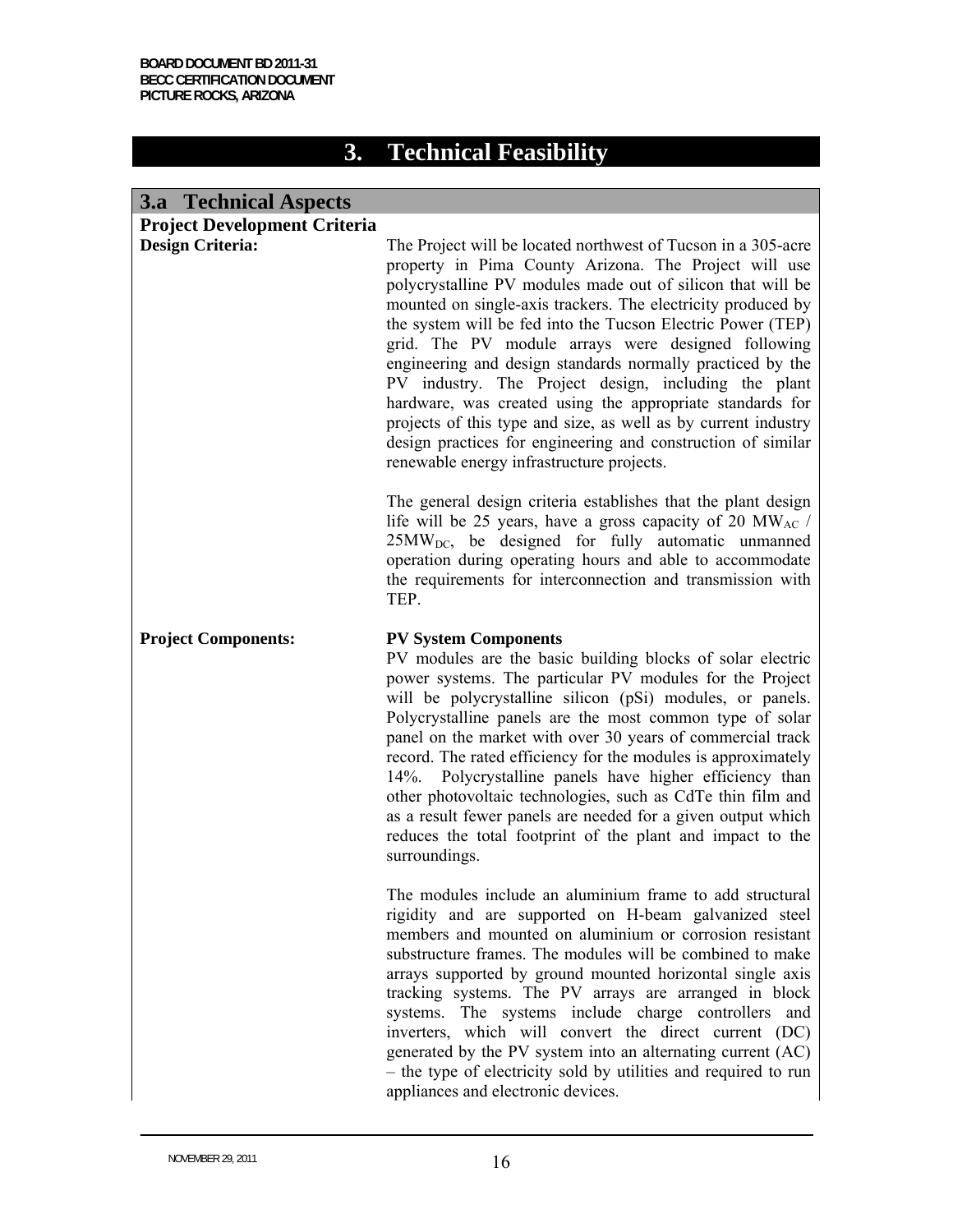The arrays are composed of parallel rows of modules which are spaced to provide a balance between array density and row-to-row shading on early winter mornings and late afternoons.

The tracker system is a mounting structure for the modules that automatically tracks the sun's path based on the sun's seasonal azimuth positioning. It is single axis and includes bearing assembly, torque tube, table interface bracket, actuator arm, linear actuator, and DC actuator motor and will include a backup power source. The tracker simple design, based on one torque generator and few bearings per tracker, is highly reliable and replacement parts are readily available. Each tracker unit accommodates between 972 to 1,140 modules and approximately 265 kilowatts (kW) (depending on dimensions and/or efficiency).



**Figure 8. FRV 25 MW Solar Site**

### **Other Project Components**

The conceptual design of the pSi PV module system is based on 270 watt modules arranged in 12 blocks of 2,099 kW each. The inverter ensembles located in the center of each block collect the power from the modules in DC and convert it to AC. These ensembles consist of the power inverters, inverter shelter, inverter fuse boxes, switchgear, step-up transformers and associated cabling and grounding systems. Each ensemble will consist of two inverters and one inverter step up pad mounted transformer with an input voltage of 342 volts and 34.5 kV capacity.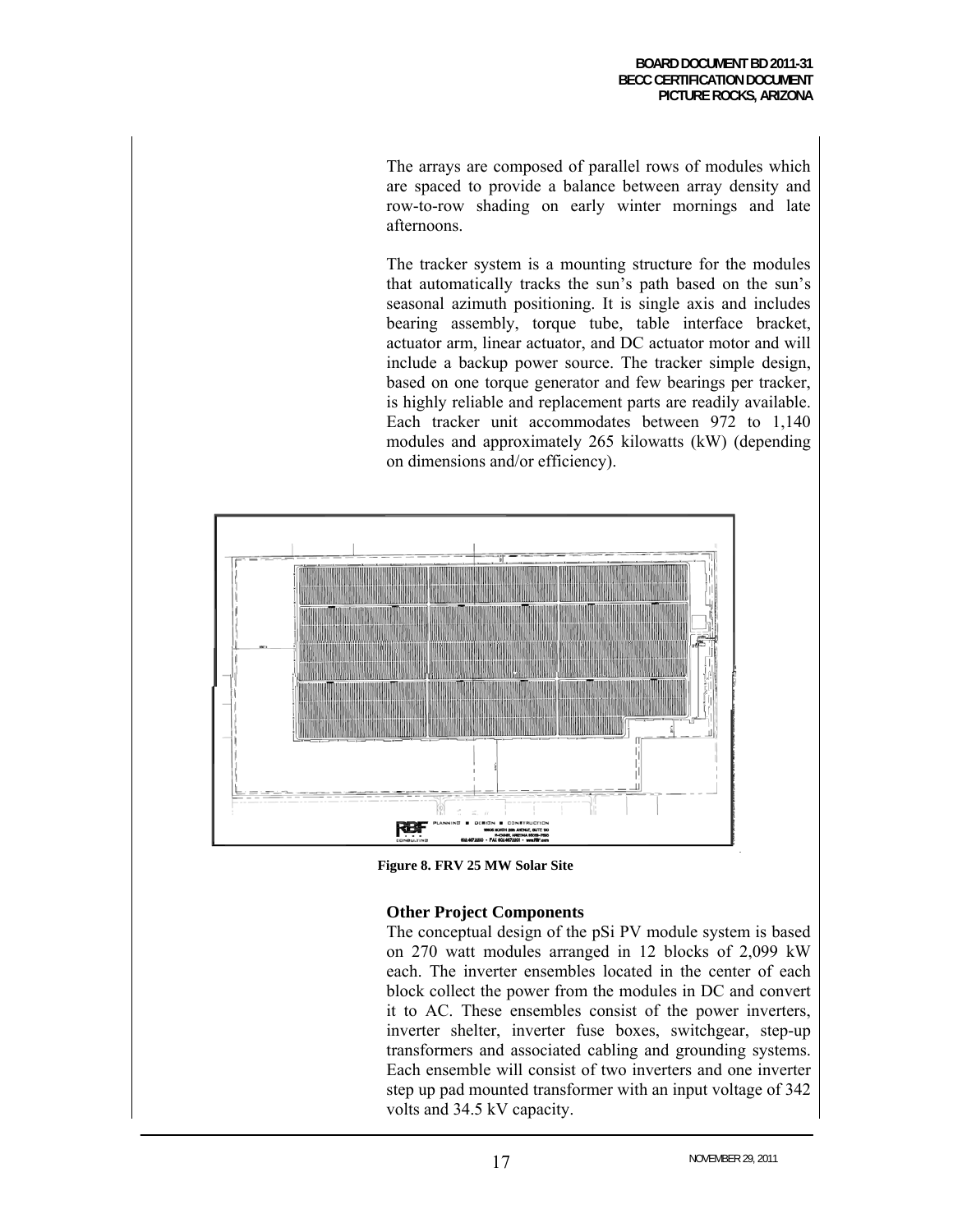The inverters are designed with a fail-safe relay that disconnects it from the power line in the event that the grid power fails. This is an important safety feature for utility workers performing maintenance on disconnected systems. All inverters are tested by Nationally Recognized Testing Laboratories in accordance with the protocols adopted by the Energy Commission. The inverters are tested for output power and efficiency based on the input voltage.

The ensemble feeds the energy to the switchgear and sends it into the interconnection substation, comprised of breakers, switches, and medium voltage equipment and a generator step up transformer of 34.5 kV and 46 kV capacity to connect into the electric grid at the interconnection facilities. The Project substation will contain a utility revenue grade meter acceptable to the transmission service provider and equipped with communication capabilities. The plant will have a SCADA system for remote monitoring and control of the plant. The system shall be able to display data in real time and record and log performance data. The data shall be directed through the internet for remote access, monitoring and data collection.

The following are some additional project components:

- Storm runoff control measures
- Shelter enclosures
- Fence/Wall
- Access roads
- Operations and maintenance building
- Onsite well

**Other Design Criteria:** TEP has precise interconnection design and operational guidelines regarding the connection to the utility's system. The Project's interconnection requirements are established by TEP's Distributed Generation Interconnection Requirements (DGIR). Included in the requirements is the development of an Interconnection Feasibility Study. The results of the study have established the criteria for the selection of equipment and installation. In order to connect to the offered transmission line, all the equipment and installation must comply with existing IEEE design standards and testing procedures, including UL requirements and performance testing. Pima County does not have any additional requirements or minimum standards, other than those already stated. The county requires compliance with applicable fire code requirements and a building permit prior to construction of the plant.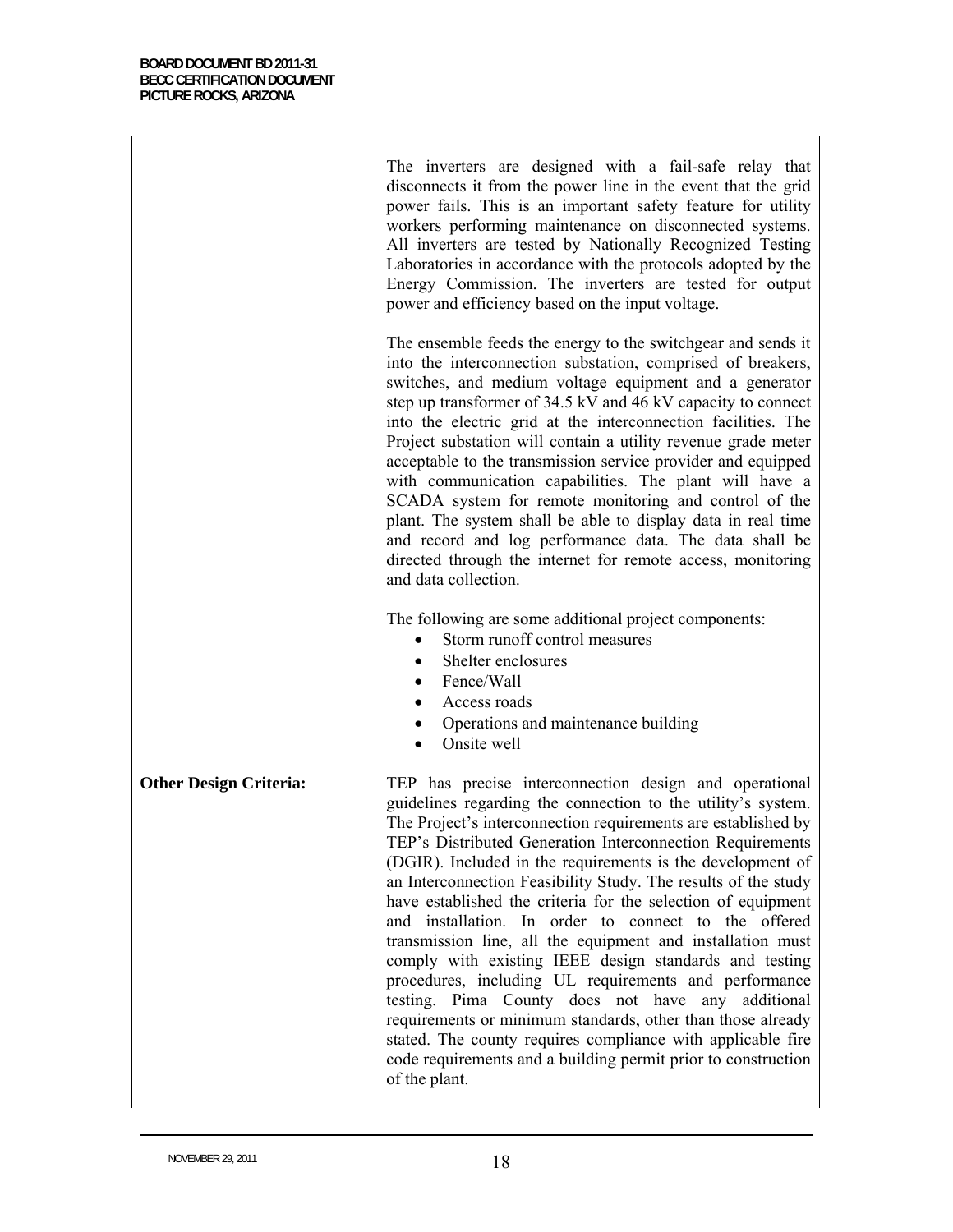| <b>Appropriate Technology</b>      |                                                                                                                                                                                                                                                                                                                                                                                                                                                                                                               |
|------------------------------------|---------------------------------------------------------------------------------------------------------------------------------------------------------------------------------------------------------------------------------------------------------------------------------------------------------------------------------------------------------------------------------------------------------------------------------------------------------------------------------------------------------------|
| <b>Assessment of Alternatives:</b> | As part of the project development and technology selection<br>review, several technology alternatives were analyzed. For<br>each of these alternatives, the elements evaluated were<br>systems, inverter<br>modules,<br>tracker<br>ensembles<br>and<br>transformers. In addition, a solar resource assessment was<br>conducted to determine the optimum specifications for the<br>panel installation.                                                                                                        |
|                                    | In addition to the ultimately selected pSi module technology,<br>CdTe thin film was also evaluated as a commercial grade<br>module technology for this project. Although thin film panels<br>perform well under high temperatures, the combination of this<br>technology and tracking systems has not yet been proven.<br>Moreover, the project space limitations due to onsite<br>mitigation requirements are not compatible with the lower<br>MW/acre capacity of CdTe thin film.                           |
|                                    | Another component for which alternatives were reviewed is<br>the tracking system. Tracker manufacturers were evaluated on<br>the basis of technical characteristics, track record and<br>compatibility with the project site. Although the trackers<br>evaluated had similar technical features, the superior track and<br>ability for the tracker to meet the Project's height limitations<br>was critical in making a selection.                                                                            |
| <b>Solar Resource Assessment</b>   | As part of the evaluation of the different technology options, a<br>solar resource assessment was conducted to support the energy<br>production estimates. The study was self-performed by the<br>Sponsor using publically available weather data sources near<br>the site. Based on a preliminary analysis of distance, resource<br>magnitudes and inter-annual variability, a dataset that best<br>represents the solar resource at the site was chosen.<br>The<br>datasets evaluated for this project are: |
|                                    | Solar Prospector specific to the site, created by the<br>National Renewable Energy Laboratory (NREL).                                                                                                                                                                                                                                                                                                                                                                                                         |
|                                    | NREL's<br>National<br>Radiation<br>Solar<br>Database<br>(NSRDB), from which Typical Meteorological Year<br>(TMY) is produced.                                                                                                                                                                                                                                                                                                                                                                                 |
|                                    | Arizona Meteorological Network (AZMET) provides<br>٠<br>meteorological data and weather-based information.<br>AZMET possesses a station in Marana, AZ, located<br>approximately 5 miles from the Project site.                                                                                                                                                                                                                                                                                                |
|                                    | In this case, the Sponsor selected the Solar Prospector as the<br>most consistent and robust source of the three evaluated.<br>Based on these datasets, the Sponsor's estimated average for<br>the horizontal global irradiation is 2,086 kWh/m <sup>2</sup> /yr.                                                                                                                                                                                                                                             |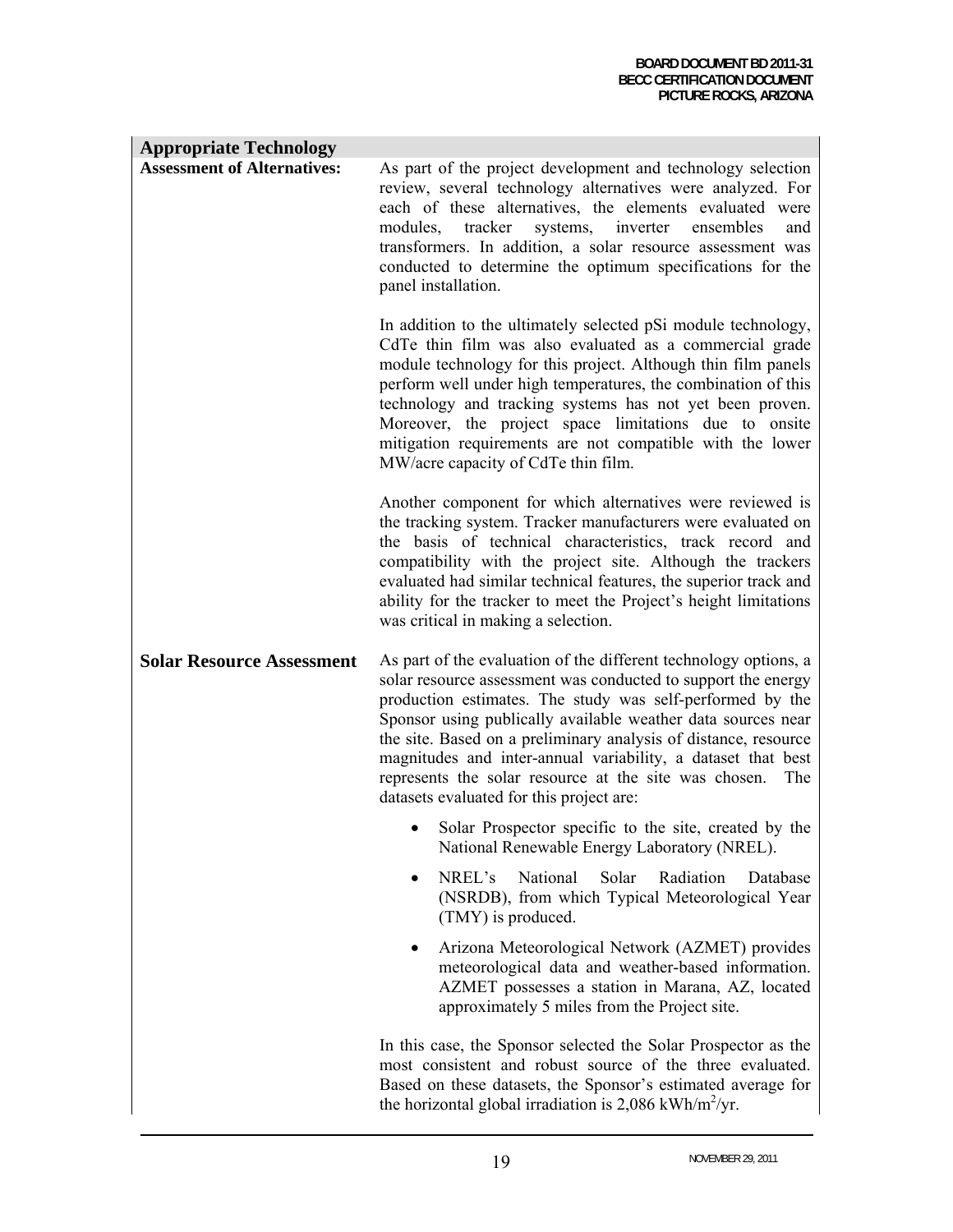Using the PV simulation software program PVSYST, developed by the University of Geneva and used recognized across the PV industry for its robustness and accuracy, the Sponsor develops a model that captures the configuration of the proposed system including the expected losses attributable to parameters such as module quality, module mismatch, module soiling, temperature or inverter efficiency. The result of the PVSYSTS simulation is later supplemented with additional losses due to transformers and wiring beyond the inverter to produce an accurate estimate of the energy production at the point of delivery.

The value for each of the losses is based on the Sponsor's design as well as on the input provided by Independent Engineers to similar projects the Sponsor has constructed.

Prior to the Project being constructed, the energy prediction values calculated by the Sponsor as well as technology selections will be vetted by an Independent Engineer for accuracy and related risks.

In the case of this Project, the energy production for the first year has been estimated at nearly 55,000 MWh.

**Property and Right of Way Requirements** The Project will be installed on approximately 305 acres of unimproved land located in northern Pima County. More particularly the site is located on a parcel of land situated in the south half of Section 20, Township 12 South, Range 11 East, approximately 20 miles northwest of the City of Tucson. Furthermore, the Sponsor applied for a Type II Conditional Use Permit), submitted to Pima County in September 2010, which was unanimously approved by the county on June 21, 2011.

> Access to the plant will be through Sanders Road via a private driveway. An additional easement will be necessary for access to TEP's 46 kV transmission line. The interconnection facilities will include a  $\frac{1}{2}$  mile 46 kV line extension that connects the Project to TEP's line. The interconnection will be located in an existing right-of-way along Sanders Road that runs north from the northeast corner of the Project site. TEP will construct and own the interconnection facilities. Final location of all easements is pending completion of full construction plans. All other easements related to access and right-of-way for TEP transmission lines and the substation site are already in place. Figure 9, below, depicts the location of the site, interconnection utility easements, and distribution line.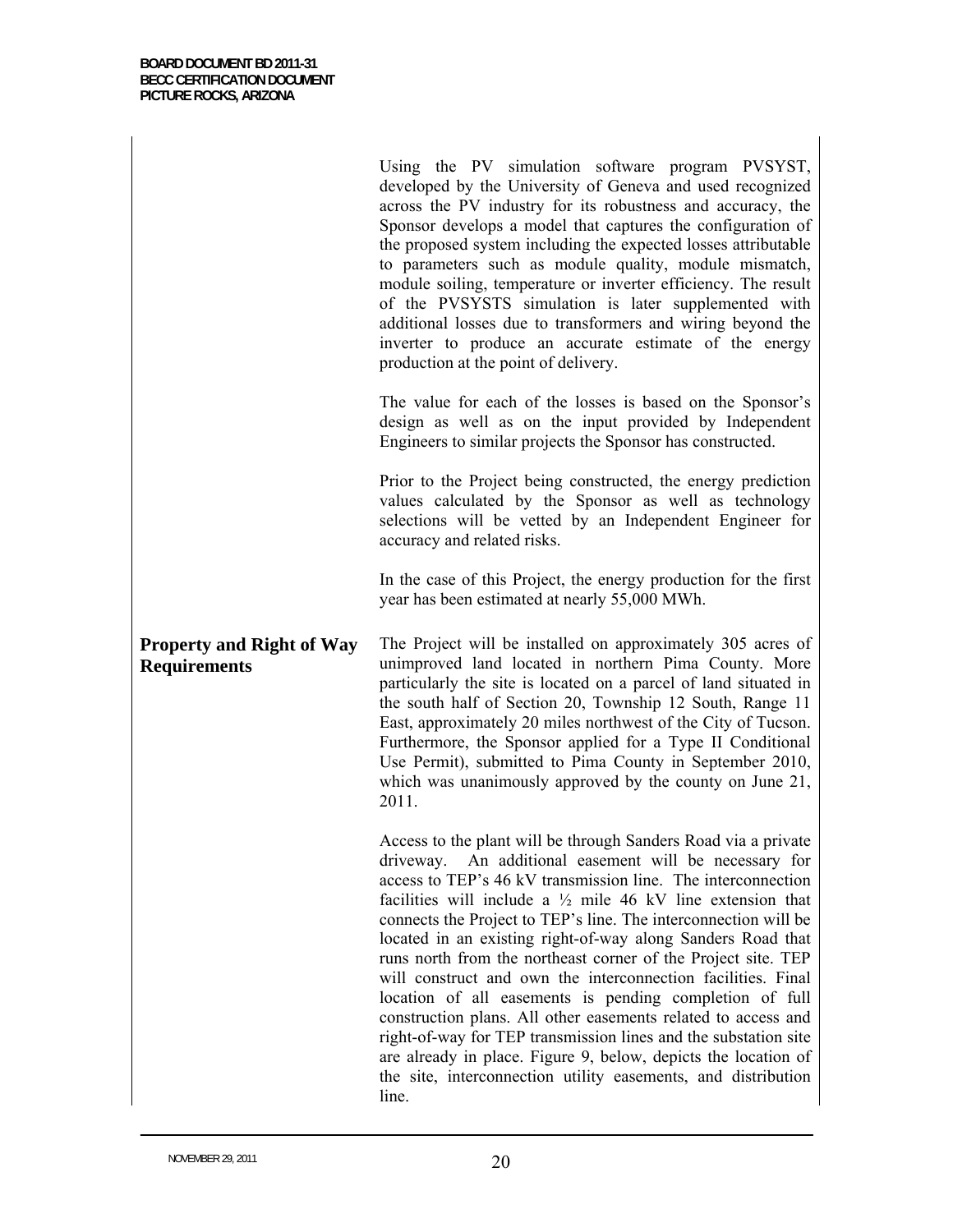### **BOARD DOCUMENT BD 2011-31 BECC CERTIFICATION DOCUMENT PICTURE ROCKS, ARIZONA**



**Figure 9. Project Easement Location Plan.**

# **Project Tasks and Timelines**

**Project Timeline** Project construction is scheduled to start during the fourth quarter of 2011. The Project's target date for commercial operation is June 2012. Below, Table 3 shows the major milestones for the Project completion.

| <b>SCHEDULE MILESTONE</b>                                            | <b>DATE</b> |
|----------------------------------------------------------------------|-------------|
| Execution of Engineering, Procurement,<br>Construction(EPC)Agreement | 10/3/2011   |
| <b>Building Permit Submission</b>                                    | 10/20/2011  |
| <b>Building Permit Approval</b>                                      | 10/26/2011  |
| <b>Full Notice to Proceed</b>                                        | 11/1/2011   |
| 5% Posts Installed                                                   | 12/31/2011  |
| 50% Modules Installed                                                | 4/1/2012    |
| Interconnect Available for Power Export                              | 6/15/2012   |
| 100% Modules Installed                                               | 6/15/2012   |

**Table 3. Project Implementation Schedule.** 

# **3.b Management and Operations**

### **Project Management**

**Resources:** The Sponsor, Fotowatio Renewable Ventures Inc. (FRV), brings vast experience, a fully developed technical program, and proven financial capacity to the Project. FRV was until recently the US division of the global Fotowatio Renewable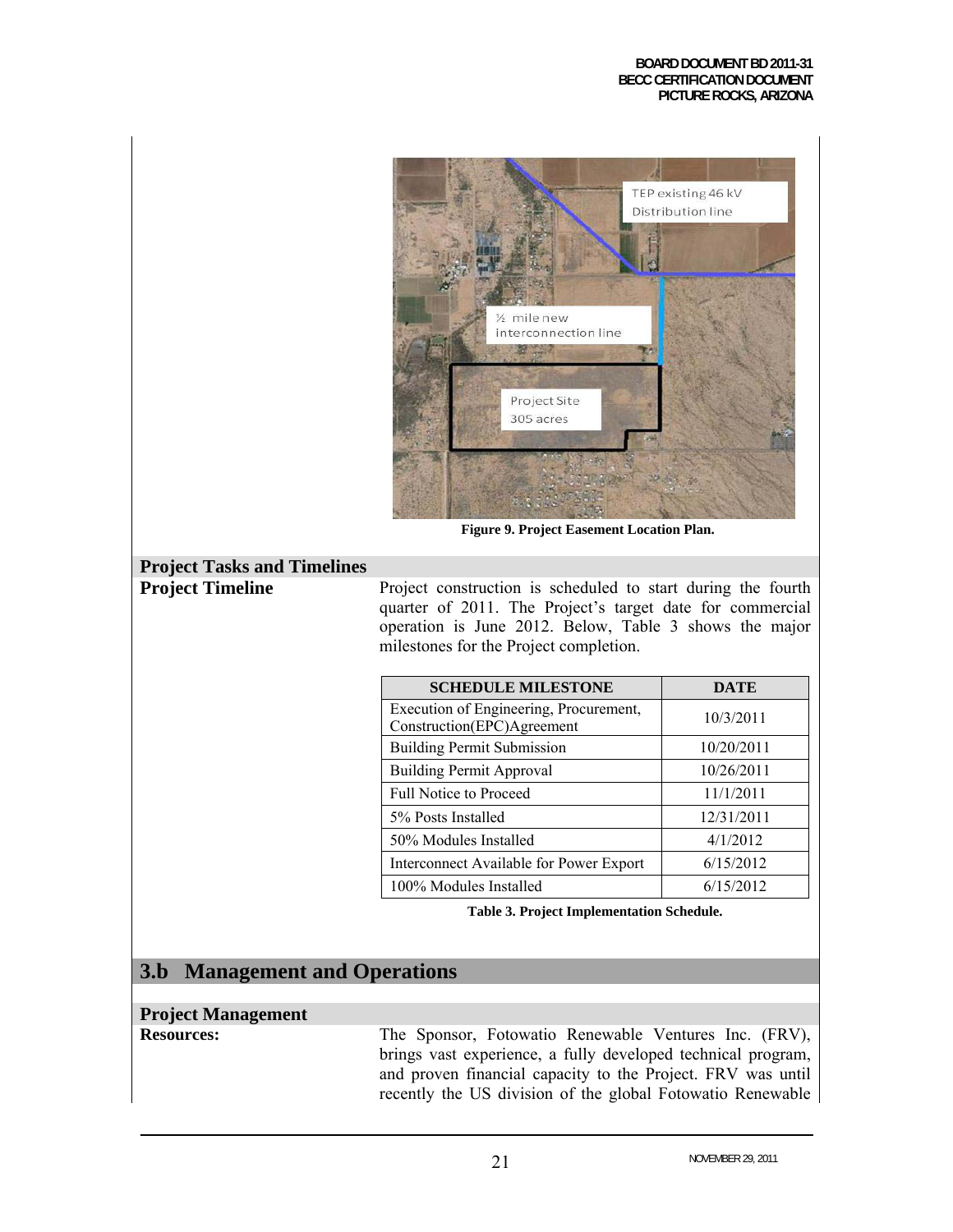|                                                                 | Ventures. FRV was 100% acquired on August 3, 2011, by<br>MEMC Electronic Materials, Inc. (NYSE: WFR) and its solar<br>energy subsidiary, SunEdison. SunEdison has deployed more<br>than 160 MW of solar capacity throughout the world, gaining<br>valuable global experience in the industry. In addition, the<br>new management will continue to be supported by the original<br>project team, bringing a combined experience as a global solar<br>power producer with over 1.4GW currently installed or under<br>development throughout the world. FRV has successfully<br>developed over 42MW of solar projects in the U.S., including<br>the 14MW Nellis Air Force Base project.<br>The management, administration and the operation of the<br>Project will be the responsibility of FRV, now supported by its<br>new parent company, MEMC-SunEdison. |
|-----------------------------------------------------------------|-----------------------------------------------------------------------------------------------------------------------------------------------------------------------------------------------------------------------------------------------------------------------------------------------------------------------------------------------------------------------------------------------------------------------------------------------------------------------------------------------------------------------------------------------------------------------------------------------------------------------------------------------------------------------------------------------------------------------------------------------------------------------------------------------------------------------------------------------------------|
| <b>Operation and Maintenance</b>                                |                                                                                                                                                                                                                                                                                                                                                                                                                                                                                                                                                                                                                                                                                                                                                                                                                                                           |
| <b>Organization:</b>                                            | The size and location of the Project requires that a two-person<br>full-time team be assigned to the operation and maintenance<br>tasks on site. The operations will be supervised by this FRV<br>team from the Operation and Maintenance (O&M) building<br>with support from the O&M staff in the headquarters which<br>will also have direct control of the Project through the<br>SCADA system. Washing crews will be called to the site<br>approximately twice a year to perform panel washing to insure<br>soiling has minimal impact to energy production. Lastly,<br>private security will be subcontracted to monitor the integrity<br>of the system.                                                                                                                                                                                             |
| <b>Operation Plan:</b>                                          | The system design incorporates an O&M manual that includes<br>the primary tasks needed to ensure proper operation of the<br>system and to prevent breakdowns of the system. The purpose<br>of the O&M Manual is to list the procedures necessary to<br>carry out the activities related to quality control, facility<br>operation, and prevention of system breakdowns. The manual<br>also includes basic guidelines and schedules related to the<br>maintenance of the modules, tracker, inverter ensembles,<br>transformers, interconnection facilities and all other ancillary<br>equipment. It describes the activities necessary for failures<br>classified as unscheduled maintenance as well.                                                                                                                                                      |
| Permits, licenses, and Other<br><b>Regulatory Requirements:</b> | On November 14, 2006, the ACC adopted the new Renewable<br>Energy Standard and Tariff (REST) rules (AAC R14-2-1801-<br>1815), which were published in the Arizona Administrative<br>Register. The REST rules require that public utilities satisfy an<br>annual renewable energy requirement by obtaining renewable<br>energy credits (RECs) from eligible renewable energy<br>resources, as defined in the rules. The annual renewable<br>production requirement is calculated by applying the required                                                                                                                                                                                                                                                                                                                                                  |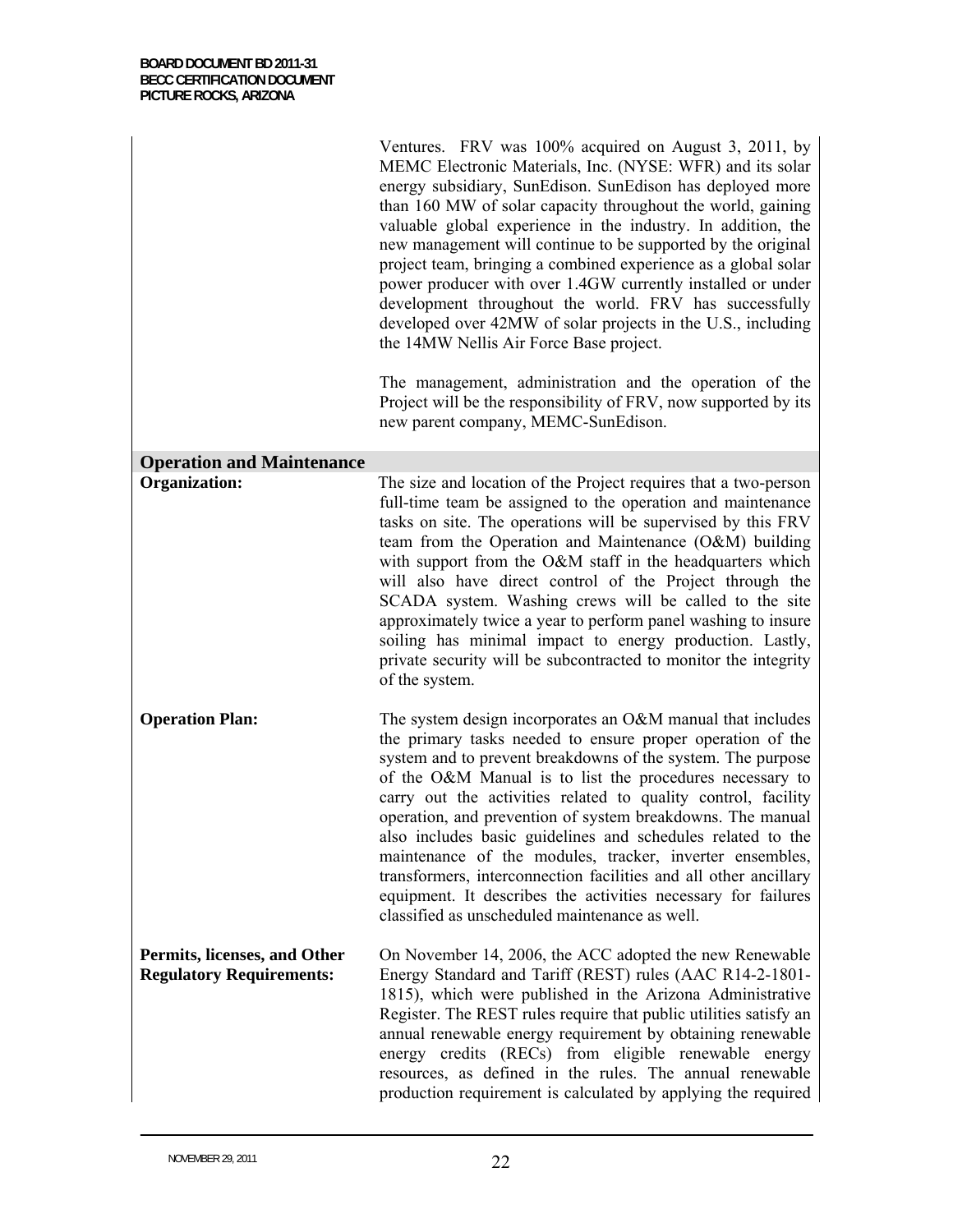annual percentage to the kilowatt-hours (KWh) sold by the utility. The energy requirement for 2011 is established at 3.0% of the total portfolio and will increase gradually to 15% by  $2025^{10}$ 

The Sponsor has agreed to sell the totality of the plant's production to TEP under a 20-year fixed price power purchase agreement. TEP in turn will report the energy purchased under the requirements to meet its REST requirements.

The conditional land use approval was issued by the County on June 21, 2011. The flood hazard requirements will be addressed during the construction of the project. Other required permits or actions necessary for the construction of the project and expected to be obtained on or before October 2011 include:

- Storm Water Pollution Prevention Plan
- AZPDES Storm Water Construction General Permit
- Grading permit
- Right-of-way permits
- Fugitive Dust Activity permit
- Floodplain use permit
- Building permits from Pima County
- Compliance with the 2006 International Fire Code
- Certificate of Occupancy

**Reviewing Agencies:** Formal review requirements for the construction of solar energy generation plants in Arizona are minimal. However, the Sponsor has several contractual obligations that must be fulfilled with regards to transmission infrastructure. The following is a list of the reviewing agencies:

- Pima County Development Services Department
- BECC
- NADB
- TEP

### **Pending Issues:**

None.

 $\overline{a}$ 

### **Criterion Summary:**

The Project design and equipment complies with all applicable regulations and meets the

 $10$  Database of State Incentives for Renewables & Efficiency: www.dsireusa.org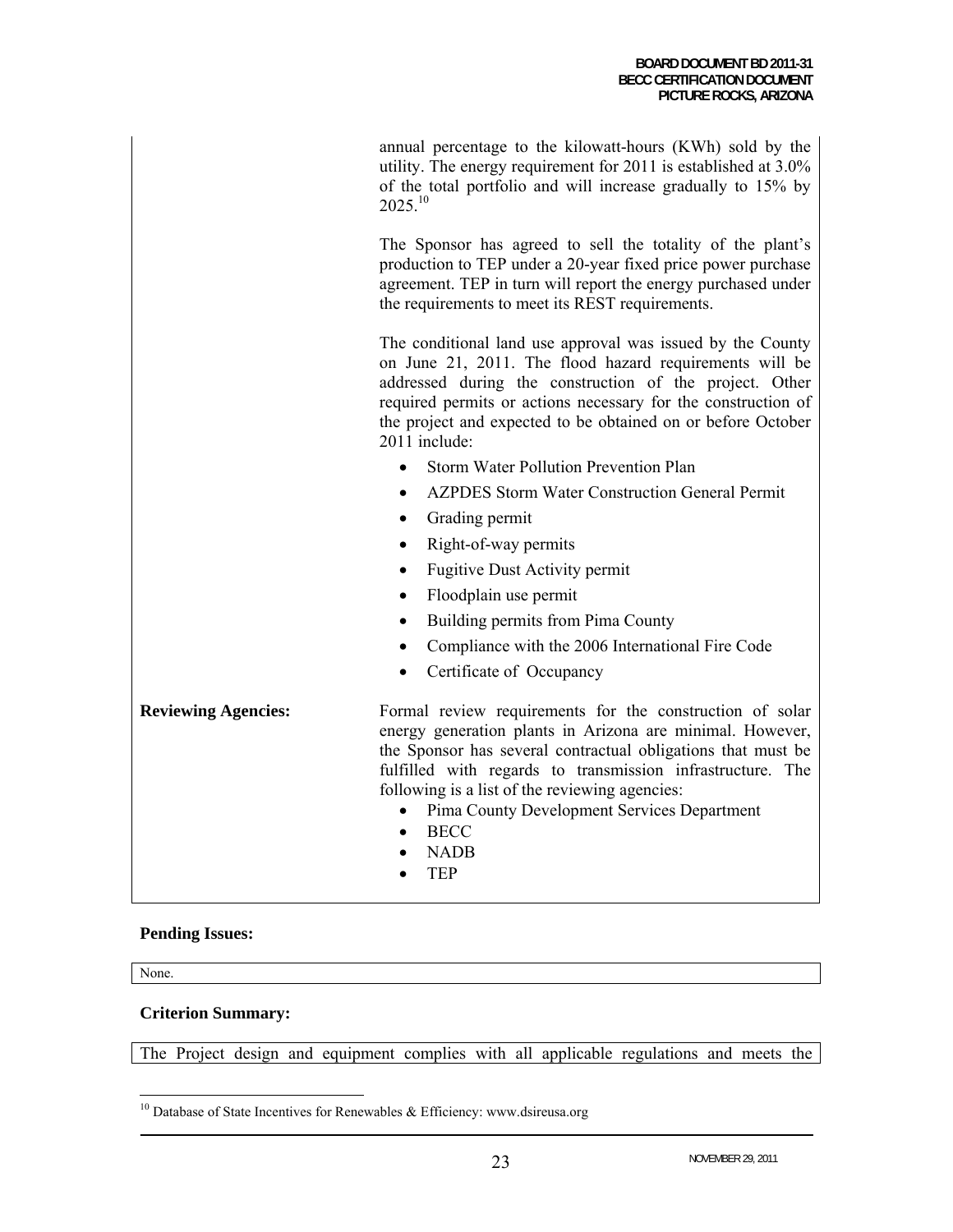technical requirements of the certification criteria.

# **4. Financial Feasibility**

| <b>4.a Proof of Financial Feasibility</b> |                                                                                                                                                                                                                                                                                                                                                                 |  |
|-------------------------------------------|-----------------------------------------------------------------------------------------------------------------------------------------------------------------------------------------------------------------------------------------------------------------------------------------------------------------------------------------------------------------|--|
|                                           |                                                                                                                                                                                                                                                                                                                                                                 |  |
| <b>Financial Conditions</b>               |                                                                                                                                                                                                                                                                                                                                                                 |  |
| <b>Information Submitted:</b>             | TEP Financial Statements and FRV Tucson financial<br>projections.                                                                                                                                                                                                                                                                                               |  |
| <b>Financial Analysis Results:</b>        | The Project's expected revenue from the sale of electricity,<br>based on the credit risk analysis performed by NADB, will be<br>sufficient to cover: a) scheduled O&M expenses, b) funding of<br>any Debt Service Reserve, c) payment of NADB loans debt<br>service and, d) retain cash for Debt Service Coverage Ratio<br>covenant requirements, if necessary. |  |
| <b>Project Scope</b>                      |                                                                                                                                                                                                                                                                                                                                                                 |  |
| Item:                                     | The scope of the Project is to design and build a 20 MW solar<br>photovoltaic energy generation plant. The electricity generated<br>will be bought by TEP through a Power Purchase Agreement<br>with FRV Tucson.                                                                                                                                                |  |
| <b>NADB</b> Loan Amount:                  | Up to \$88.5 million                                                                                                                                                                                                                                                                                                                                            |  |
| <b>Dedicated Revenue Source</b>           |                                                                                                                                                                                                                                                                                                                                                                 |  |
| <b>Source of Income:</b>                  | Revenues from the sale of electricity to TEP through a Power<br>Purchase Agreement.                                                                                                                                                                                                                                                                             |  |
| <b>4.b Legal Considerations</b>           |                                                                                                                                                                                                                                                                                                                                                                 |  |
| <b>Project Management:</b>                | FRV Tucson will be the Borrower for the Project. FRV Tucson<br>has the legal authority to contract loan obligations and will<br>manage the Project through an EPC contract signed with a third<br>party with ample experience and expertise in these types of<br>projects.                                                                                      |  |

### **Pending Issues:**

None.

### **Criterion Summary:**

The Project meets all applicable financial feasibility criteria.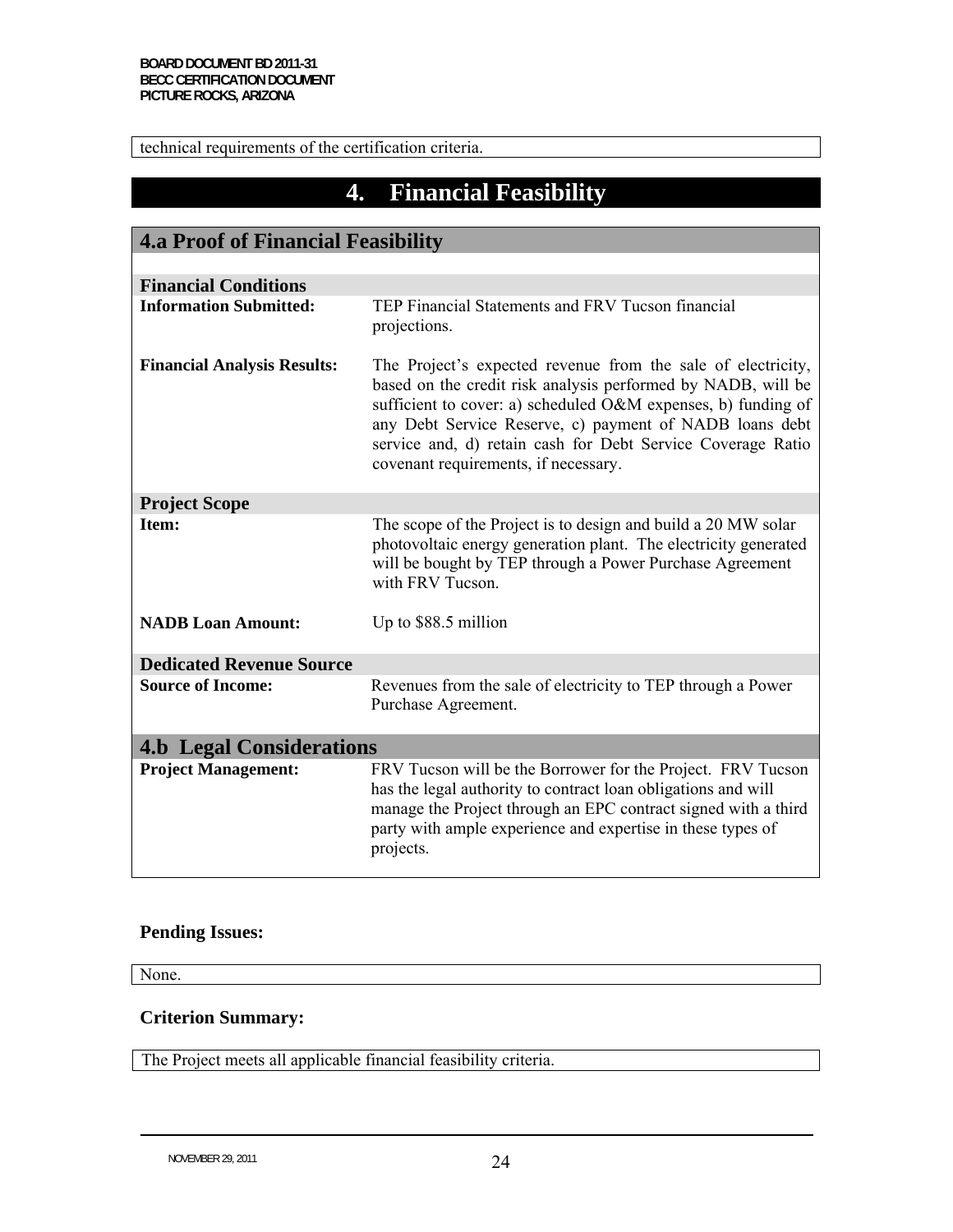# **5. Public Participation**

# **5.a Private-sector Environmental Infrastructure Project**

| <b>Project Classification:</b>                         | The project is classified as a private sector environmental<br>infrastructure project with exclusive impact. This category<br>includes projects that intend to provide an environmental service.<br>The impact of these projects is generally exclusive to the<br>facilities, processes or services of the Sponsor, although an<br>indirect benefit for the community may exist. These projects are<br>not expected to require increased revenue generation to be<br>supported by the community-at-large for project implementation<br>or operation and maintenance. |
|--------------------------------------------------------|----------------------------------------------------------------------------------------------------------------------------------------------------------------------------------------------------------------------------------------------------------------------------------------------------------------------------------------------------------------------------------------------------------------------------------------------------------------------------------------------------------------------------------------------------------------------|
| <b>Public Access to Project</b><br><b>Information:</b> | For this project category, the General Public Comment Period<br>shall apply as a minimum requirement to satisfy this criterion.<br>BECC will release the Project Certification Document (PCD) for<br>a 30-day public comment period beginning September 2, 2011.                                                                                                                                                                                                                                                                                                     |
|                                                        | The project's information has been made available to the public<br>for review and comment throughout the Conditional Use Permit<br>(CUP) approval process.                                                                                                                                                                                                                                                                                                                                                                                                           |
| <b>Additional Outreach</b><br><b>Activities:</b>       | Although a broad public participation effort was not required for<br>the Project, various opportunities to provide formal public access<br>to Project information occurred during the development of the<br>Project including the following:                                                                                                                                                                                                                                                                                                                         |
|                                                        | Governing body meetings throughout late 2010 and 2011.<br>Such meetings were conducted with the Pima County<br>Development Services Department and the Pima County<br>Board of Supervisors. FRV met with these agencies along<br>with representatives from the Coalition for Sonoran<br>Desert Protection, the Arizona<br>Game<br>and Fish<br>Department, and the US Fish and Wildlife Service for<br>input on the habitat enhancement and restoration efforts<br>as well as the Western Burrowing Owl Monitoring Plan.                                              |
|                                                        | Community Meetings on February 15, May 5, October 26<br>of 2010 and April 5 and 12 of 2011. In addition, FRV<br>met with the community in July 2011 to solicit input on<br>the Project's landscape plan.                                                                                                                                                                                                                                                                                                                                                             |
|                                                        | The Project also received attention in local newspaper<br>publications and local radio, such as the Arizona Daily Star,<br>Inside Tucson Business, and the Arizona NPR, and was also<br>mentioned on TEP's website. Articles are available upon request.                                                                                                                                                                                                                                                                                                             |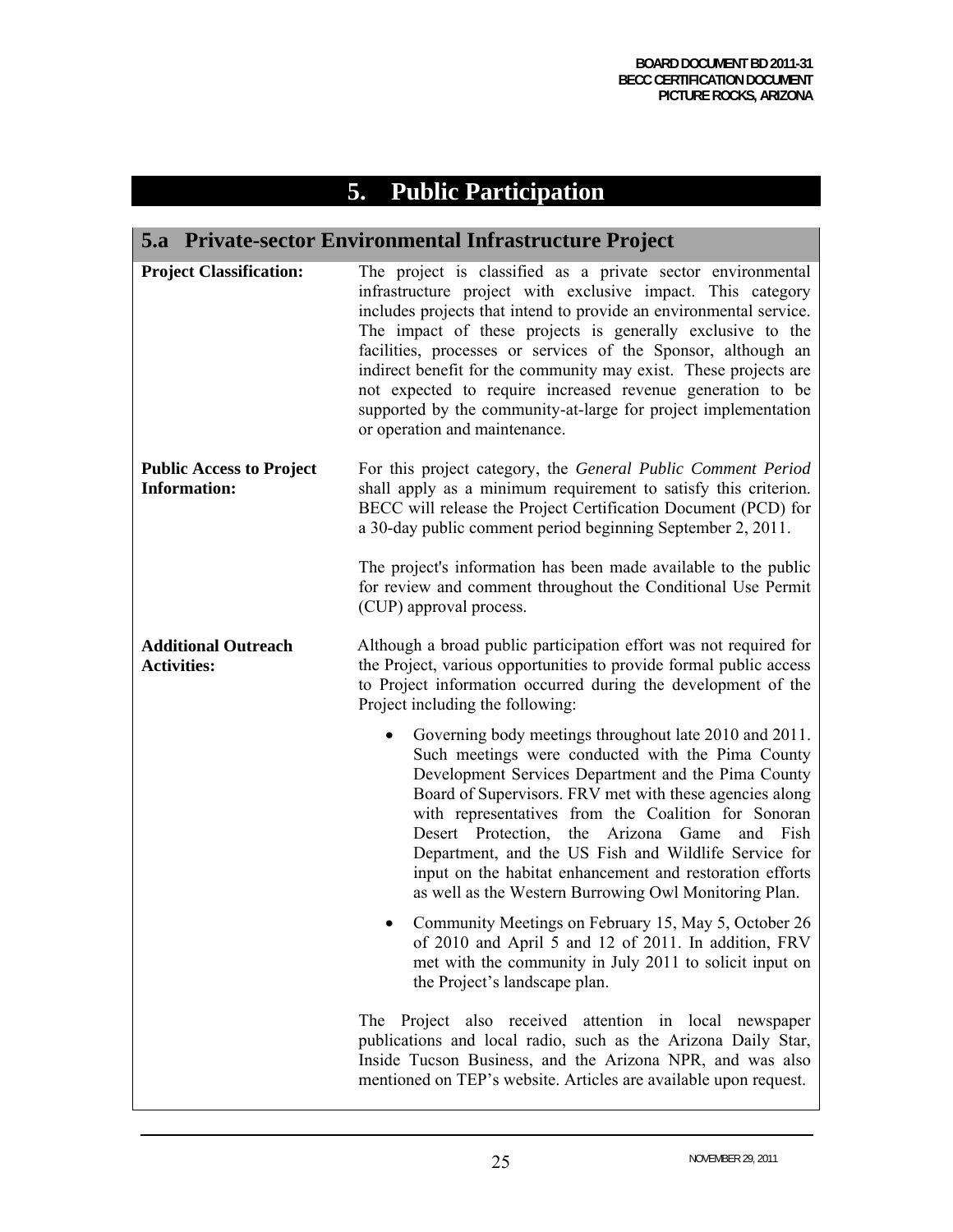### **Pending Issues:**

None.

### **Criterion Summary:**

The Project meets the Public Participation requirements for certification of a private sector environmental infrastructure project with exclusive impact.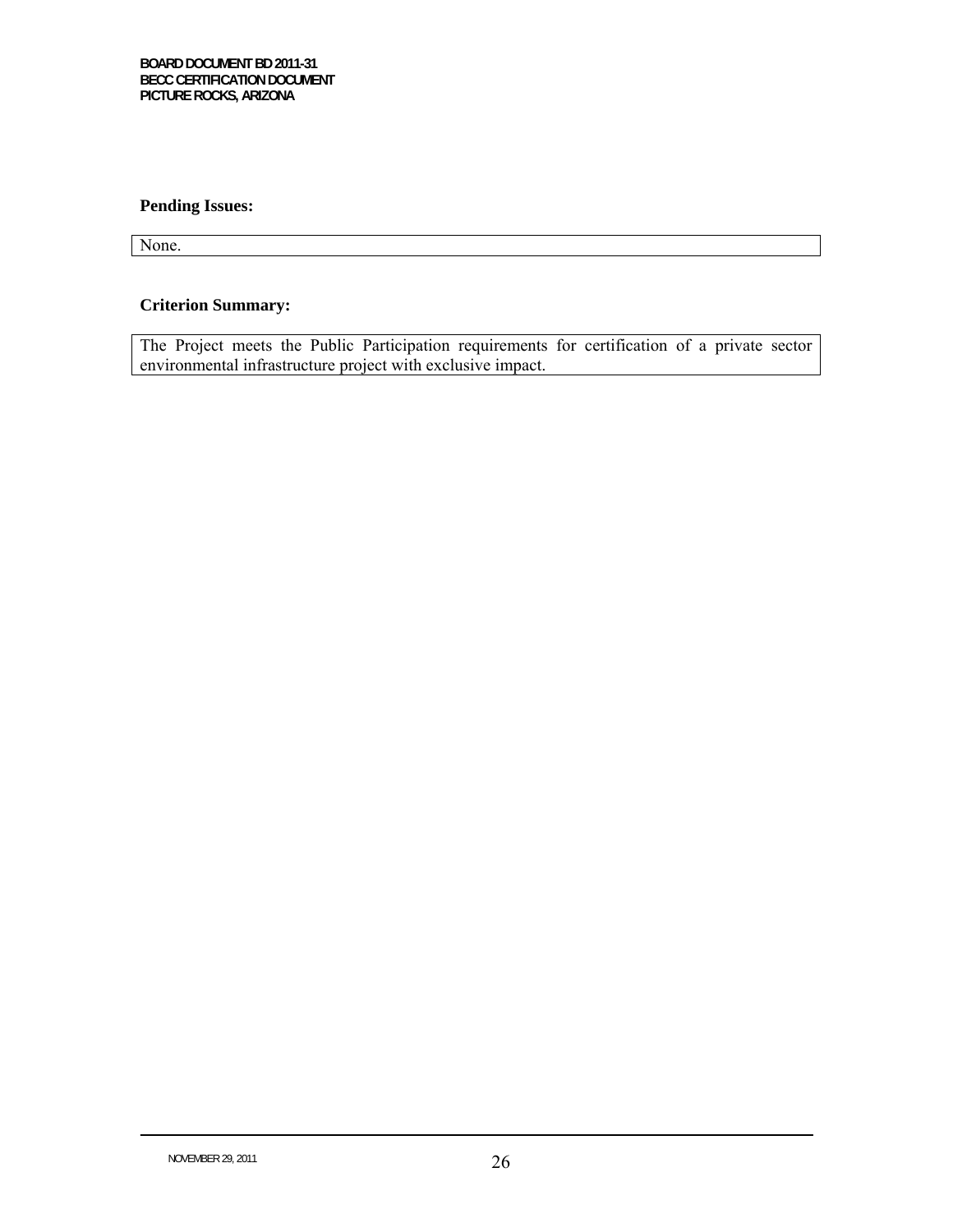# **6. Sustainable Development**

# **6.a Human and Institutional Capacity Building**

| <b>Project Operation and</b><br><b>Maintenance:</b>         | The Project's technical requirements, including design,<br>appropriate operation and maintenance of the program systems<br>will be overseen by FRV. The Project will generate power that<br>will be sold to TEP under a 20-year, fixed price PPA.       |
|-------------------------------------------------------------|---------------------------------------------------------------------------------------------------------------------------------------------------------------------------------------------------------------------------------------------------------|
| <b>Human and Institutional</b><br><b>Capacity Building:</b> | FRV brings vast experience, a fully developed program, and<br>proven human, institutional and financial capacity to the<br>program. Actions within the scope of the Project that<br>contribute to institutional and human capacity building<br>include: |
|                                                             | o Local labor which will be employed to perform routine                                                                                                                                                                                                 |

maintenance and site security.